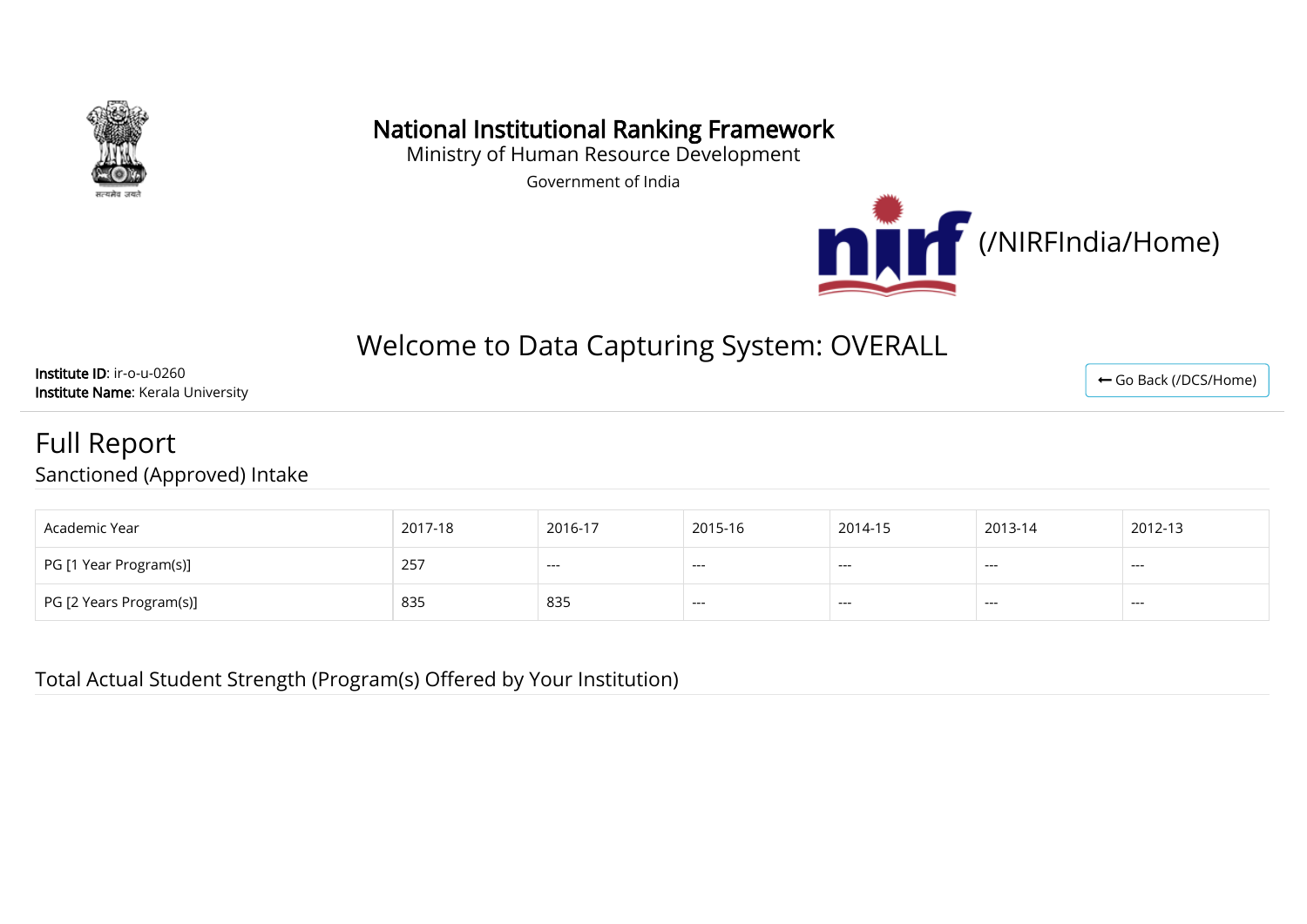| (All<br>programs<br>of all years) | No. of<br>Male<br>Students | No. of<br>Female<br>Students | Total<br>Students | Within<br>State<br>(Including<br>male &<br>female) | Outside<br>State<br>(Including<br>male &<br>female) | Outside<br>Country<br>(Including<br>male &<br>female) | Economically<br>Backward<br>(Including<br>male &<br>female) | Socially<br>Challenged<br>(SC+ST+OBC<br><b>Including</b><br>male &<br>female) | No. of students<br>receiving full<br>tuition fee<br>reimbursement<br>from the State<br>and Central<br>Government | No. of students<br>receiving full<br>tuition fee<br>reimbursement<br>from<br>Institution<br>Funds | No. of students<br>receiving full<br>tuition fee<br>reimbursement<br>from the<br>Private Bodies | No. of students<br>who are not<br>receiving full<br>tuition fee<br>reimbursement |
|-----------------------------------|----------------------------|------------------------------|-------------------|----------------------------------------------------|-----------------------------------------------------|-------------------------------------------------------|-------------------------------------------------------------|-------------------------------------------------------------------------------|------------------------------------------------------------------------------------------------------------------|---------------------------------------------------------------------------------------------------|-------------------------------------------------------------------------------------------------|----------------------------------------------------------------------------------|
| PG [1 Years<br>Program(s)]        | 52                         | 203                          | 255               | 235                                                | 4                                                   | 16                                                    | 106                                                         | 103                                                                           | 117                                                                                                              | 92                                                                                                | 0                                                                                               | 0                                                                                |
| PG [2 Years<br>Program(s)]        | 309                        | 1222                         | 1531              | 1495                                               | 16                                                  | 20                                                    | 339                                                         | 629                                                                           | 827                                                                                                              | 78                                                                                                | 0                                                                                               | 63                                                                               |

# Placement & Higher Studies

|                  | PG [1 year Program]: Placement & higher studies for previous 3 years |                                                    |                  |                                                          |                              |                                                      |                                                |  |
|------------------|----------------------------------------------------------------------|----------------------------------------------------|------------------|----------------------------------------------------------|------------------------------|------------------------------------------------------|------------------------------------------------|--|
| Academic<br>Year | No. of first year<br>students intake in the<br>year                  | No. of first year students<br>admitted in the year | Academic<br>Year | No. of students graduating in<br>minimum stipulated time | No. of<br>students<br>placed | Median salary of placed<br>graduates (Amount in Rs.) | No. of students selected<br>for Higher Studies |  |
| $(2015-16)$      | 301                                                                  | 301                                                | $(2015-16)$      | 288                                                      | 17                           | 252000 (Two Lakhs Fifty<br>Two Thousand)             | 262                                            |  |
| $(2016-17)$      | 243                                                                  | 243                                                | $(2016-17)$      | 227                                                      | 23                           | 282000 (Two Lakhs Eighty<br>Two Thousand)            | 195                                            |  |
| $(2017-18)$      | 257                                                                  | 257                                                | $(2017-18)$      | 239                                                      | 21                           | 252000 (Two Lakhs Fifty<br>Two Thousand)             | 207                                            |  |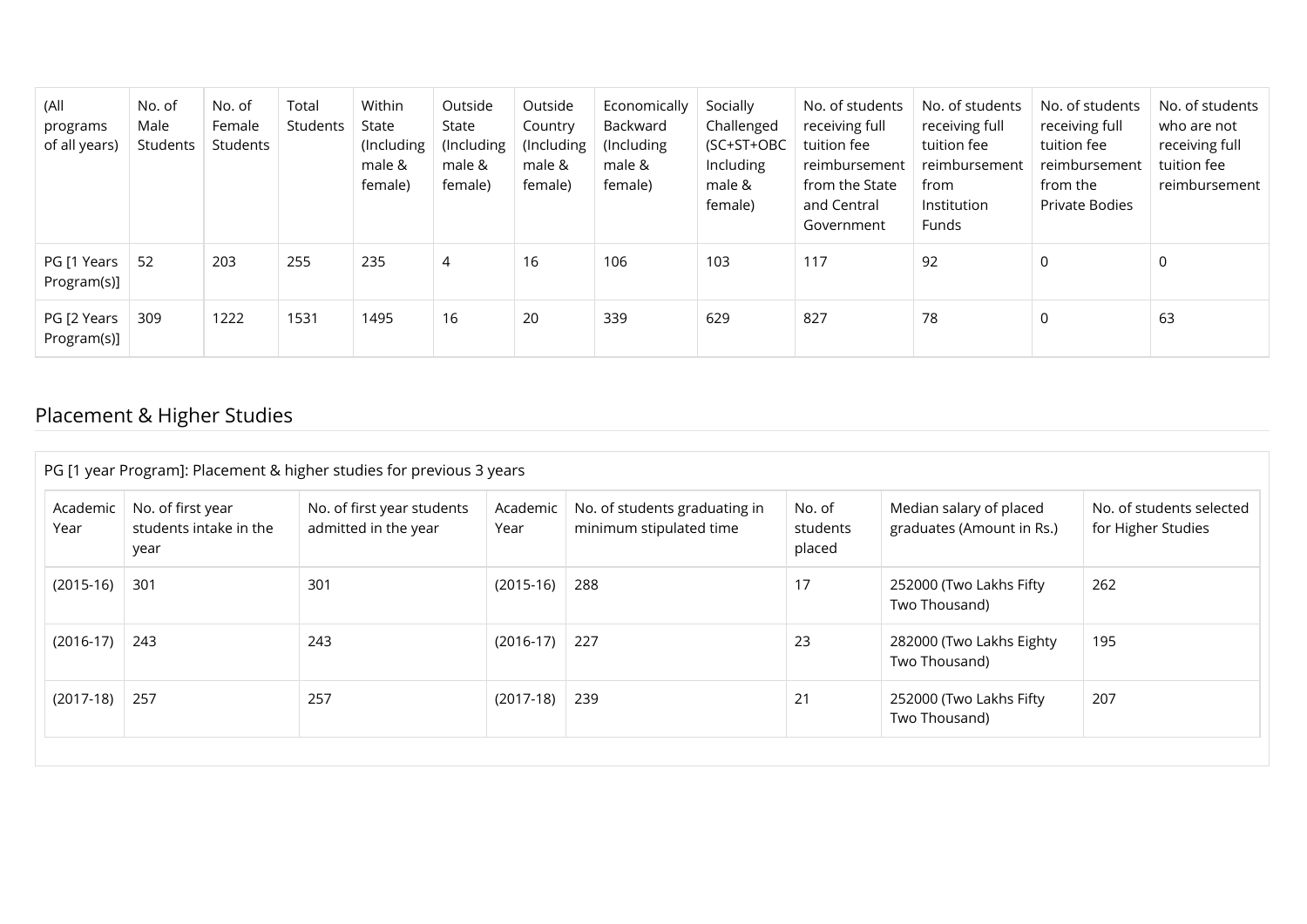|                  |                                                     | PG [2 Years Program(s)]: Placement & higher studies for previous 3 years |                  |                                                          |                              |                                                      |                                                |
|------------------|-----------------------------------------------------|--------------------------------------------------------------------------|------------------|----------------------------------------------------------|------------------------------|------------------------------------------------------|------------------------------------------------|
| Academic<br>Year | No. of first year<br>students intake in the<br>year | No. of first year students<br>admitted in the year                       | Academic<br>Year | No. of students graduating in<br>minimum stipulated time | No. of<br>students<br>placed | Median salary of placed<br>graduates (Amount in Rs.) | No. of students selected<br>for Higher Studies |
| $(2014-15)$      | 835                                                 | 722                                                                      | $(2015-16)$      | 693                                                      | 46                           | 360000 (Three Lakhs Sixty<br>Thousand)               | 336                                            |
| $(2015-16)$      | 835                                                 | 682                                                                      | $(2016-17)$      | 627                                                      | 114                          | 276000 (Two Lakhs Seventy<br>Six Thousand)           | 308                                            |
| $(2016-17)$      | 835                                                 | 797                                                                      | $(2017-18)$      | 736                                                      | 162                          | 228000 (Two Lakhs Twenty<br>Eight Thousand)          | 397                                            |

#### Ph.D Student Details

| Ph.D (Student pursuing doctoral program till 2017-18; Students admitted in the academic year 2018-19 should not be entered here.) |     |  |  |  |  |
|-----------------------------------------------------------------------------------------------------------------------------------|-----|--|--|--|--|
| <b>Total Students</b>                                                                                                             |     |  |  |  |  |
| Full Time                                                                                                                         | 741 |  |  |  |  |
| Part Time                                                                                                                         | 327 |  |  |  |  |
|                                                                                                                                   |     |  |  |  |  |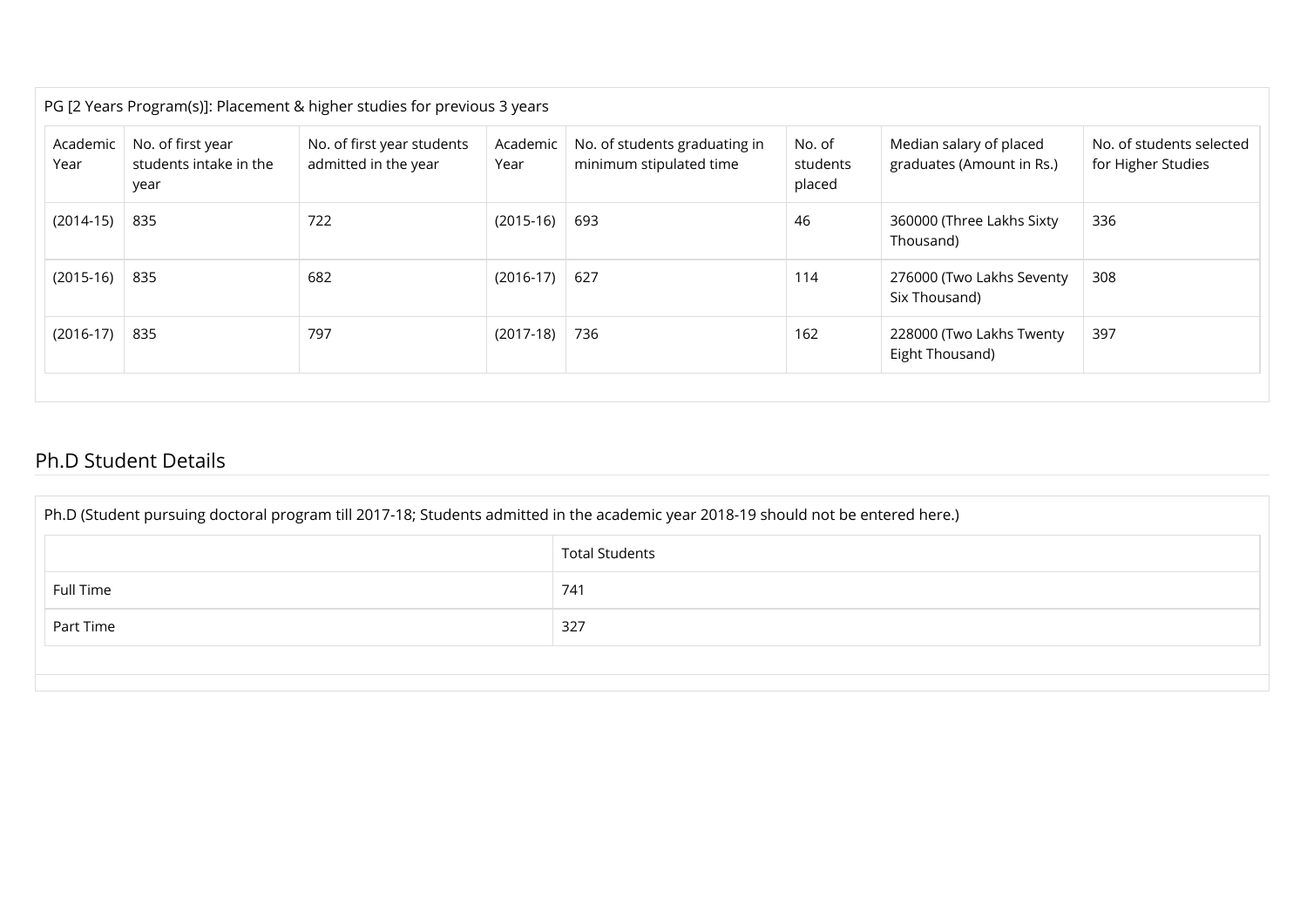| No. of Ph.D students graduated (including Integrated Ph.D) |         |         |         |  |  |  |  |
|------------------------------------------------------------|---------|---------|---------|--|--|--|--|
|                                                            | 2017-18 | 2016-17 | 2016-17 |  |  |  |  |
| Full Time                                                  | 240     | 257     | 192     |  |  |  |  |
| Part Time                                                  | 84      | 110     | 82      |  |  |  |  |
|                                                            |         |         |         |  |  |  |  |

# Financial Resources: Utilised Amount for the Capital & Operational expenditure for previous 3 years

| Financial Year                                                                                       | 2017-18                                                                                             | 2016-17                                                                                           | 2015-16                                                                                             |
|------------------------------------------------------------------------------------------------------|-----------------------------------------------------------------------------------------------------|---------------------------------------------------------------------------------------------------|-----------------------------------------------------------------------------------------------------|
|                                                                                                      | <b>Utilised Amount</b>                                                                              | Utilised Amount                                                                                   | Utilised Amount                                                                                     |
| Annual Capital Expenditure on Academic Activities and Resources (excluding expenditure on buildings) |                                                                                                     |                                                                                                   |                                                                                                     |
| Library                                                                                              | 65901628 (Six Crores Fifty Nine Lak<br>hs One Thousand Six Hundred and<br>Twenty Eight)             | 97946509 (Nine Crores Seventy Ni<br>ne Lakh Forty Six Thousand Five H<br>undred and Nine)         | 87819973 (Eight Crores Seventy Eig<br>ht Lakhs Nineteen Thousand Nine<br>Hundred and Seventy Three) |
| New Equipment for Laboratories                                                                       | 113463314 (Eleven Crores Thirty Fo<br>ur Lakhs Sixty Three Thousand Thr<br>ee Hundred and Fourteen) | 44924837 (Four Crore Forty Nine L<br>akhs Twenty Four Thousand Eight<br>Hundred and Thirty Seven) | 30735228 (Three Crores Seven Lak<br>hs Thirty Five Thousand Two Hund<br>red and Twenty Eight)       |
| <b>Engineering Workshops</b>                                                                         | 6178430 (Sixty One Lakhs Seventy<br>Eight Thousand Four Hundred and<br>Thirty)                      | 5074156 (Fifty Lakhs Seventy Four<br>Thousand One Hundred and Fifty S<br>ex)                      | 4480735 (Forty Four Lakhs Eighty T<br>housand Seven Hundred and Thirt<br>y Five )                   |
| Other expenditure on creation of Capital Assets (excluding expenditure<br>on Land and Building)      | 65862818 (Six Crores Fifty Eight La<br>khs Sixty Two Thousand Eight Hun<br>dred and Eighteen)       | 148099444 (Fourteen Croes Eighty<br>Lakhs Ninety Nine Thousand Four<br>Hundred and Forty Four)    | 98172879 (Nine Crores Eighty One<br>Lakhs Seventy Two Thousand Eight<br>Hundred and Seventy Nine)   |
| <b>Annual Operational Expenditure</b>                                                                |                                                                                                     |                                                                                                   |                                                                                                     |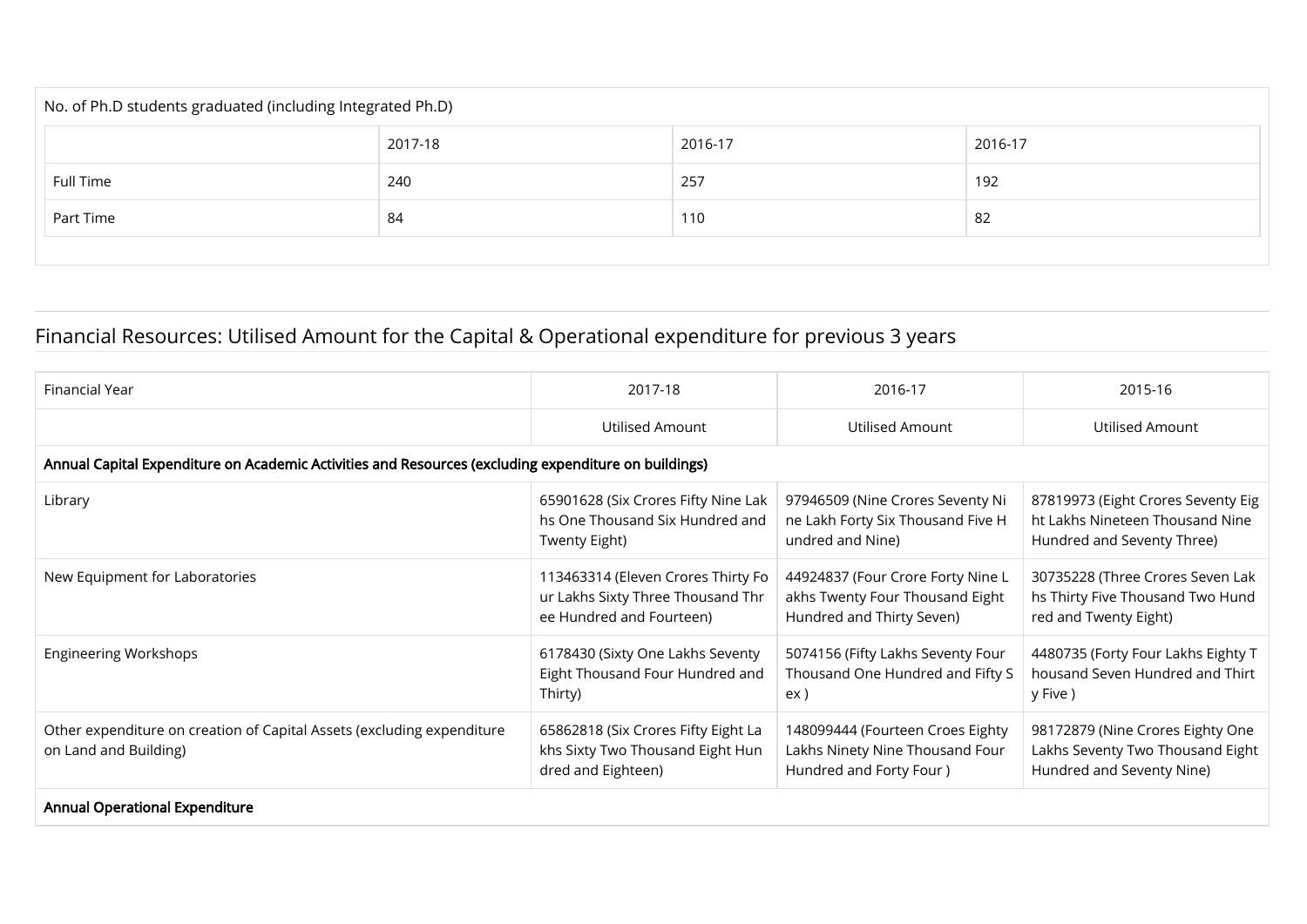| Financial Year                                                                                                                                   | 2017-18                                                                                                               | 2016-17                                                                                                          | 2015-16                                                                                                         |
|--------------------------------------------------------------------------------------------------------------------------------------------------|-----------------------------------------------------------------------------------------------------------------------|------------------------------------------------------------------------------------------------------------------|-----------------------------------------------------------------------------------------------------------------|
|                                                                                                                                                  | Utilised Amount                                                                                                       | Utilised Amount                                                                                                  | Utilised Amount                                                                                                 |
| Salaries (Teaching and Non Teaching staff)                                                                                                       | 2555806143 (Two Hundred and Fift<br>y Five Crores Fifty Eight Lakhs Six T<br>housand One Hundred and Forty T<br>hree) | 1322795076 (One Hundred and Thi<br>rty Two Crores Twenty Seven Lakhs<br>Ninety Five Thousand and Seventy<br>Six) | 1059029622 (One Hundred and Fiv<br>e Crores Ninety Lakhs Twenty NIne<br>Thousand Six Hundred and Twenty<br>Two) |
| Maintenance of Academic Infrastructure or consumables, other running<br>expenditures etc. (excluding maintenance of hostels and allied services) | 637805233 (Sixty Three Crores Sev<br>enty Eight Lakhs Five Thousand Tw<br>o Hundred and Thirty Three)                 | 194124723 (Nineteen Crores Forty<br>One Lakhs Twenty Four Thousand<br>Seven Hundred and Twenty Three)            | 192298237 (Nineteen Crores Twen<br>ty Two Lakhs Ninety Eight Thousan<br>d Two Hundred and Thirty Seven)         |
| Seminars/Conferences/Workshops                                                                                                                   | 25380856 (Two Crores Fifty Three L<br>akhs Eighty Thousand Eight Hundr<br>ed and Fifty Six)                           | 10365541 (One Crore Three Lakhs<br>Sixty Five Thousand five Hundred a<br>nd Forty One)                           | 5966281 (Fifty Nine Lakhs Sixty Six<br>Thousand Two Hundred and Eighty<br>One)                                  |

#### IPR

| Calendar year            | 2017 | 2016 | 2015 |
|--------------------------|------|------|------|
| No. of Patents Published |      |      |      |
| No. of Patents Granted   |      |      |      |

# Sponsored Research Details

| Financial Year                                       | 2017-18 | 2016-17 | 2015-16 |
|------------------------------------------------------|---------|---------|---------|
| $^\shortparallel$ Total no. of Sponsored<br>Projects | 37      | 36      | -40     |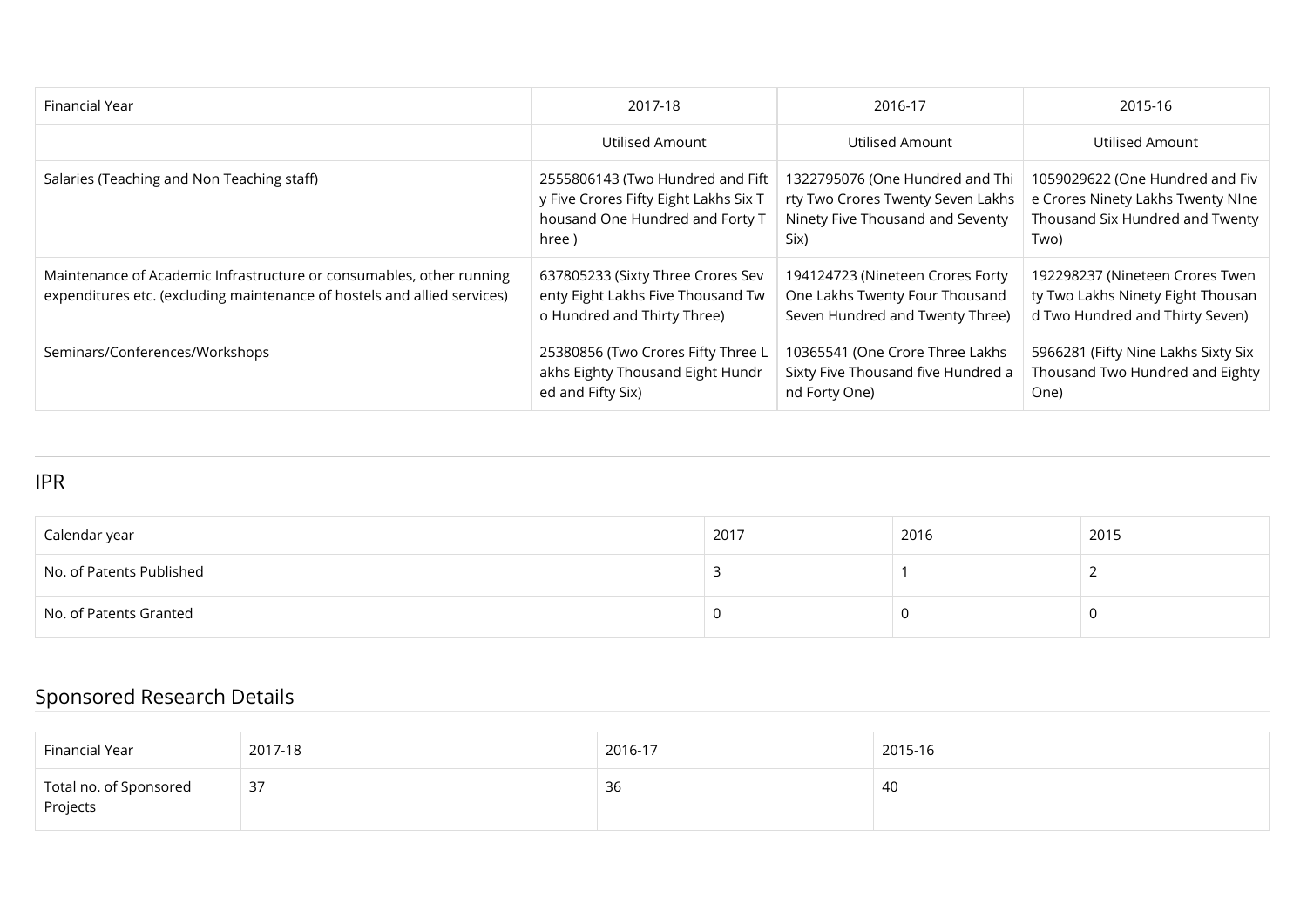| Financial Year                                     | 2017-18                                                                      | 2016-17                                                      | 2015-16                                                                              |
|----------------------------------------------------|------------------------------------------------------------------------------|--------------------------------------------------------------|--------------------------------------------------------------------------------------|
| Total no. of Funding<br>Agencies                   | 13                                                                           | 13                                                           | 13                                                                                   |
| <b>Total Amount Received</b><br>(Amount in Rupees) | 38263140                                                                     | 57400252                                                     | 54747978                                                                             |
| Amount Received in Words                           | Three Crores Eighty Two Lakhs Sixty Three Thousan<br>d One Hundred and Forty | Five Crores Seventy Four Lakhs Two Hu<br>ndred and Fifty Two | Five Crores Forty Seven Lakhs Forty Seven Thousand Nine<br>Hundred and Seventy Eight |

### Consultancy Project Details

| Financial Year                                     | 2017-18                                                                        | 2016-17                                                                 | 2015-16                                                       |
|----------------------------------------------------|--------------------------------------------------------------------------------|-------------------------------------------------------------------------|---------------------------------------------------------------|
| Total no. of Consultancy<br>Projects               | 124                                                                            | 133                                                                     | 20                                                            |
| Total no. of Client<br>Organizations               | 118                                                                            | 131                                                                     | 16                                                            |
| <b>Total Amount Received</b><br>(Amount in Rupees) | 13826542                                                                       | 14948906                                                                | 4025275                                                       |
| Amount Received in Words                           | One Crore Thirty Eight Lakhs Twenty Six Thousand Five<br>Hundred and Forty Two | One Crore Forty Nine Lakhs Forty Eight Thousand<br>Nine Hundred and Six | Forty Lakhs Twenty Five Thousand Two Hu<br>ndred Seventy Five |

# Executive Development Programs (Minimum one year duration)

| Fina<br>Year<br>icial | 20′ | 201<br>ו-סו | 2015-16 |
|-----------------------|-----|-------------|---------|
|                       |     |             |         |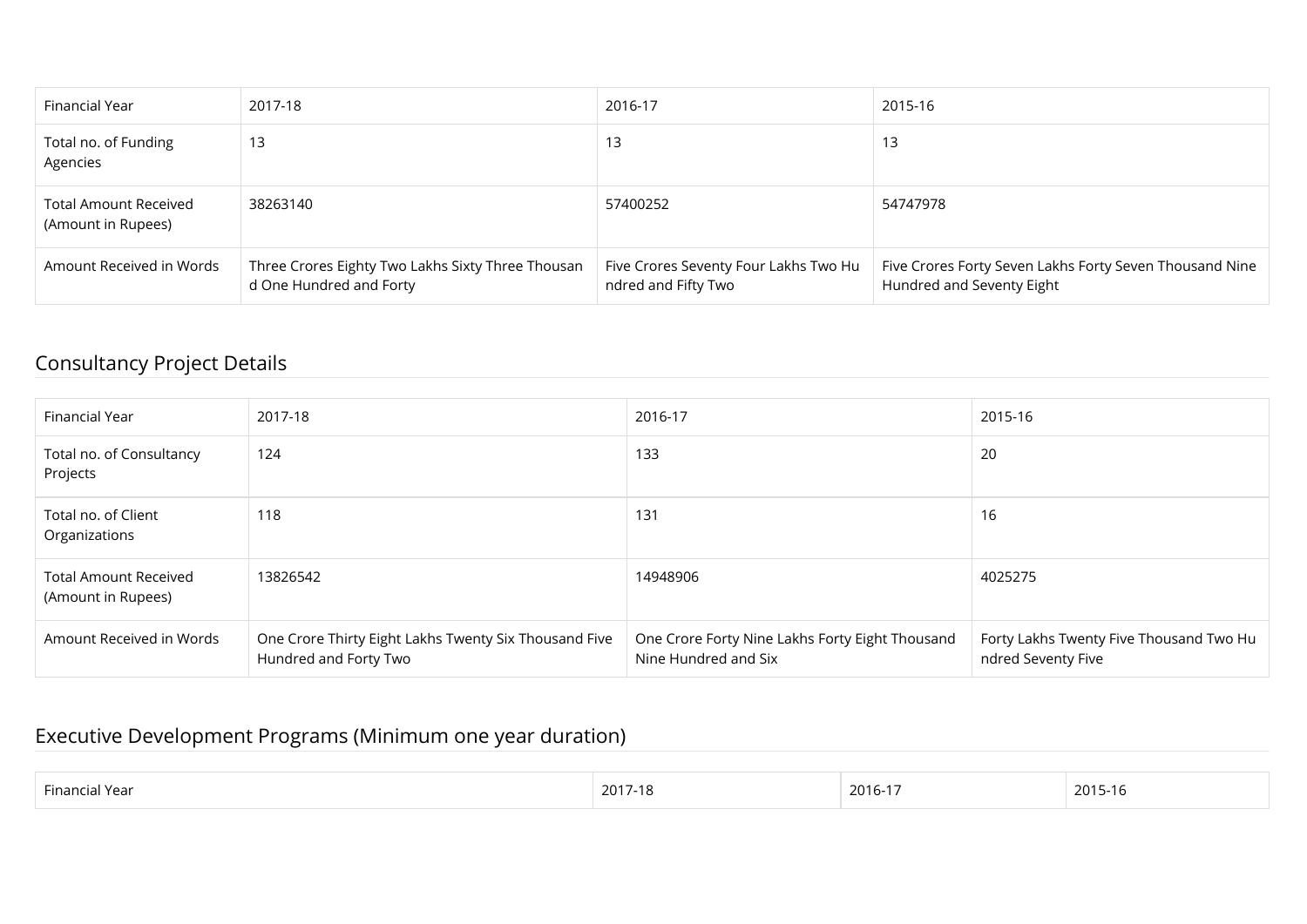| Financial Year                              | 2017-18           | 2016-17         | 2015-16        |
|---------------------------------------------|-------------------|-----------------|----------------|
| Total no. of Executive Development Programs |                   |                 |                |
| Total no. of Participants                   | 24                | 17              | 13             |
| Total Annual Earnings (Amount in Rupees)    | 2400000           | 1700000         | 1300000        |
| <b>Total Annual Earnings in Words</b>       | Twenty Four Lakhs | Seventeen Lakhs | Thirteen Lakhs |

### PCS Facilities: Facilities of physically challenged students

| 1. Do your institution buildings have Lifts/Ramps?                                                                                                        | Yes, more than 80% of the<br>buildings |
|-----------------------------------------------------------------------------------------------------------------------------------------------------------|----------------------------------------|
| 2. Do your institution have provision for walking aids, includingwheelchairs and transportation from one building to another for handicapped<br>students? | Yes                                    |
| 3. Do your institution buildings have specially designed toilets for handicapped students?                                                                | Yes, more than 80% of the<br>buildings |

### Faculty Details

1. How many faculty members of your institution have received highly reputed national/international awards/recognition from Central government agencies in the previous year (2017-18)?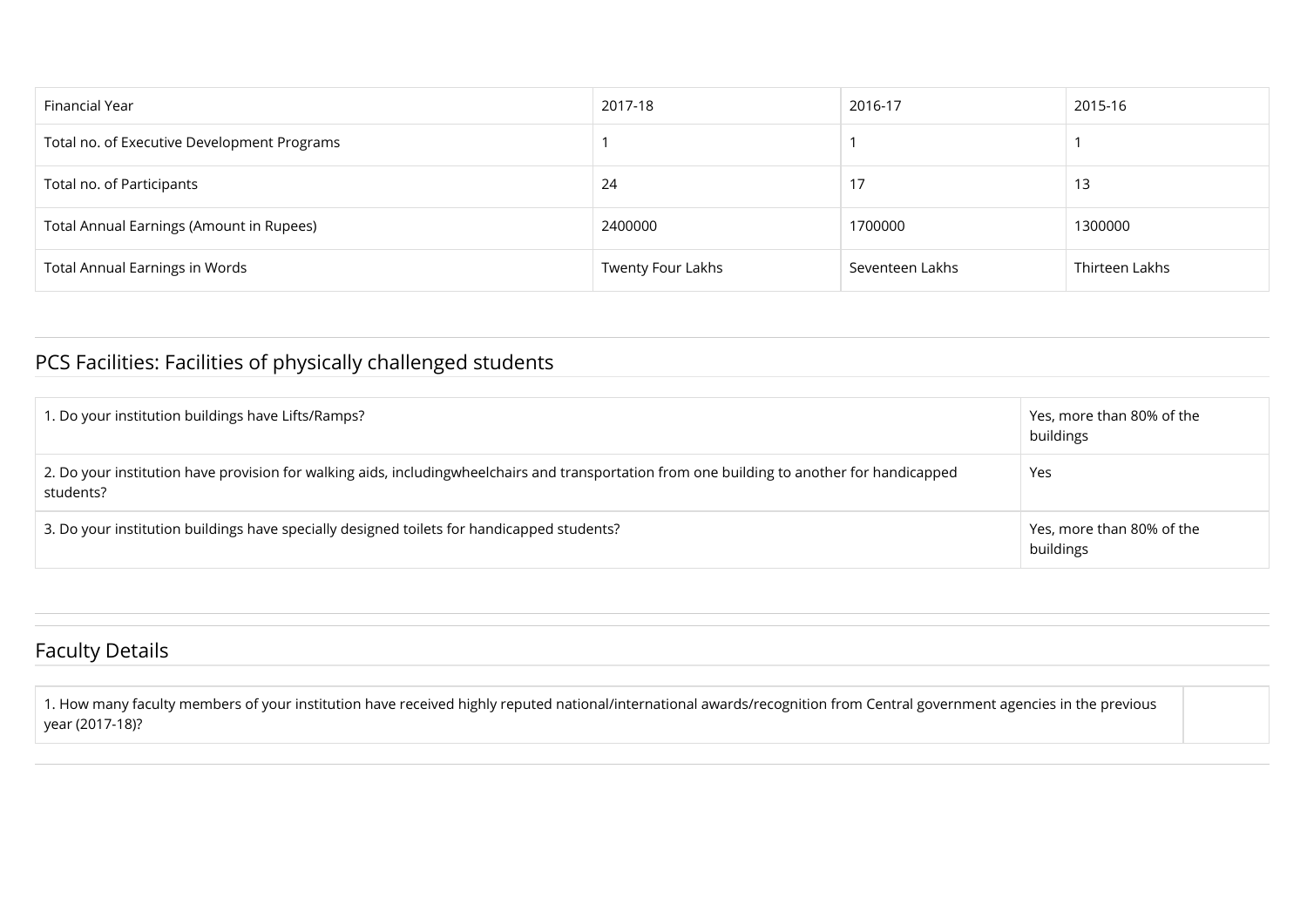| Srno           | Name                           | Age | Designation                | Gender | Qualification | Experience<br>(In Months) | ls<br>Associated<br>Last Year | Currently working<br>with institution? | Joining<br>Date     | Leaving<br>Date          | Association<br>type |
|----------------|--------------------------------|-----|----------------------------|--------|---------------|---------------------------|-------------------------------|----------------------------------------|---------------------|--------------------------|---------------------|
| $\overline{1}$ | Gabriel Simon<br>Thattil       | 54  | Associate Professor        | Male   | Ph.D          | 324                       | Yes                           | Yes                                    | 19-05-<br>1998      | ---                      | Regular             |
| $\overline{2}$ | Dr Mahadevan Pillai<br>VP      | 59  | Professor                  | Male   | Ph.D          | 408                       | Yes                           | Yes                                    | $17-05-$<br>2001    | $\overline{\phantom{a}}$ | Regular             |
| 3              | A P Pradeepkumar               | 52  | Associate Professor        | Male   | Ph.D          | 240                       | Yes                           | Yes                                    | 16-06-<br>2011      | $\cdots$                 | Regular             |
| 4              | Dr LALMOHAN P                  | 40  | <b>Assistant Professor</b> | Male   | Ph.D          | 223                       | Yes                           | Yes                                    | 29-03-<br>2017      | ---                      | Regular             |
| 5              | Dr G Suresh Singh              | 53  | Professor                  | Male   | Ph.D          | 276                       | Yes                           | Yes                                    | $28 - 10 -$<br>1996 | $---$                    | Regular             |
| 6              | Dr C A Shaila                  | 54  | Associate Professor        | Female | Ph.D          | 276                       | Yes                           | Yes                                    | $11-02-$<br>1997    | ---                      | Regular             |
| $\overline{7}$ | Dr Ajit Kumar                  | 58  | Reader                     | Male   | Ph.D          | 396                       | Yes                           | Yes                                    | 15-04-<br>1997      | $---$                    | Regular             |
| 8              | Dr P M Radhamany               | 54  | Professor                  | Female | Ph.D          | 324                       | Yes                           | Yes                                    | 15-09-<br>1990      | $---$                    | Regular             |
| 9              | Muhammadhu<br>Aboobakar Shibli | 53  | Associate Professor        | Female | Ph.D          | 240                       | Yes                           | Yes                                    | $16-06-$<br>1997    | $---$                    | Regular             |
| 10             | Dr G Raju                      | 54  | Professor                  | Male   | Ph.D          | 324                       | Yes                           | Yes                                    | $01 - 05 -$<br>1998 | $---$                    | Regular             |
| 11             | Dr Annie Abraham               | 58  | Professor                  | Female | Ph.D          | 396                       | Yes                           | Yes                                    | 23-08-<br>2001      | $---$                    | Regular             |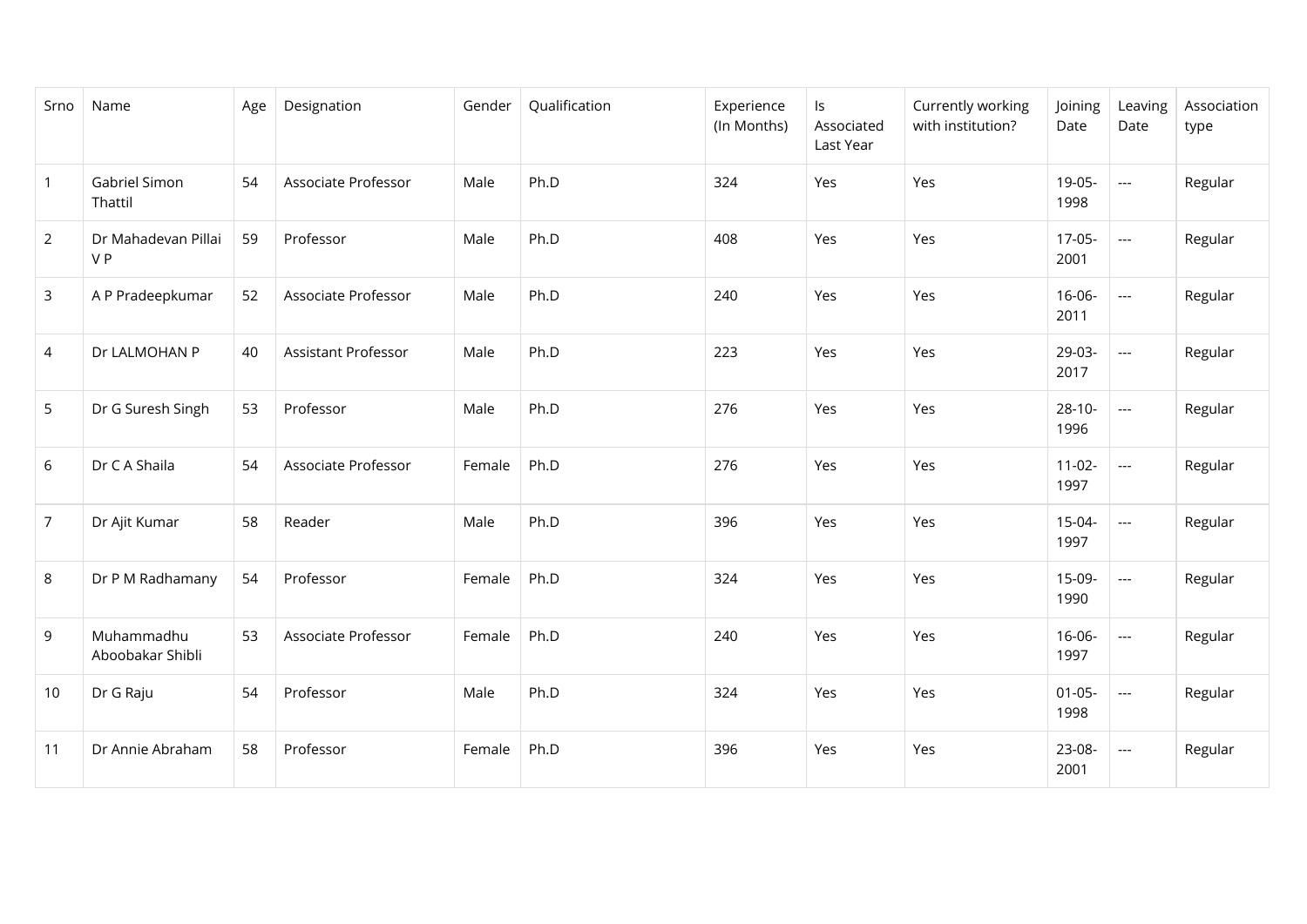| 12 | Dr Sabu Joseph             | 52 | Associate Professor        | Male   | Ph.D | 264 | Yes | Yes | $21-07-$<br>2001    | $\hspace{0.05cm} \ldots$                 | Regular |
|----|----------------------------|----|----------------------------|--------|------|-----|-----|-----|---------------------|------------------------------------------|---------|
| 13 | Dr Jaya D S                | 54 | Associate Professor        | Female | Ph.D | 276 | Yes | Yes | $21-07-$<br>2001    | $\hspace{0.05cm} \ldots \hspace{0.05cm}$ | Regular |
| 14 | Dr Salom Gnana<br>Thanga V | 48 | Associate Professor        | Female | Ph.D | 245 | Yes | Yes | $21-07-$<br>2001    | $\overline{\phantom{a}}$                 | Regular |
| 15 | Dr A Jayakumaran<br>Nair   | 57 | Assistant Professor        | Male   | Ph.D | 324 | Yes | Yes | $16 - 04 -$<br>2003 | $\overline{\phantom{a}}$                 | Regular |
| 16 | Dr C Satheesh<br>Kumar     | 50 | Associate Professor        | Male   | Ph.D | 252 | Yes | Yes | 08-05-<br>2003      | ---                                      | Regular |
| 17 | Dr Ganga Prasad A          | 56 | Assistant Professor        | Male   | Ph.D | 264 | Yes | Yes | $19 - 11 -$<br>2003 | $---$                                    | Regular |
| 18 | Dr Suhara Beevy S          | 55 | Associate Professor        | Female | Ph.D | 300 | Yes | Yes | $20 - 11 -$<br>2003 | $\overline{\phantom{a}}$                 | Regular |
| 19 | Dr S Kunjamma              | 55 | Assistant Professor        | Female | Ph.D | 210 | Yes | Yes | $01 - 01 -$<br>2004 | $\overline{\phantom{a}}$                 | Regular |
| 20 | Dr A Rose Mary             | 60 | Assistant Professor        | Female | Ph.D | 300 | Yes | Yes | $01 - 01 -$<br>2004 | $\hspace{0.05cm} \ldots$                 | Regular |
| 21 | Dr S A Shanavas            | 54 | Assistant Professor        | Male   | Ph.D | 240 | Yes | Yes | $01 - 01 -$<br>2003 | ---                                      | Regular |
| 22 | Dr G Prasad                | 51 | Associate Professor        | Male   | Ph.D | 240 | Yes | Yes | $21-02-$<br>2004    | ---                                      | Regular |
| 23 | Dr Arun A Rauf             | 46 | <b>Assistant Professor</b> | Male   | Ph.D | 168 | Yes | Yes | $01 - 01 -$<br>2004 | $\hspace{0.05cm} \ldots$                 | Regular |
| 24 | Dr A Helen                 | 50 | Associate Professor        | Female | Ph.D | 228 | Yes | Yes | $01 - 01 -$<br>2004 | $\hspace{0.05cm} \ldots$                 | Regular |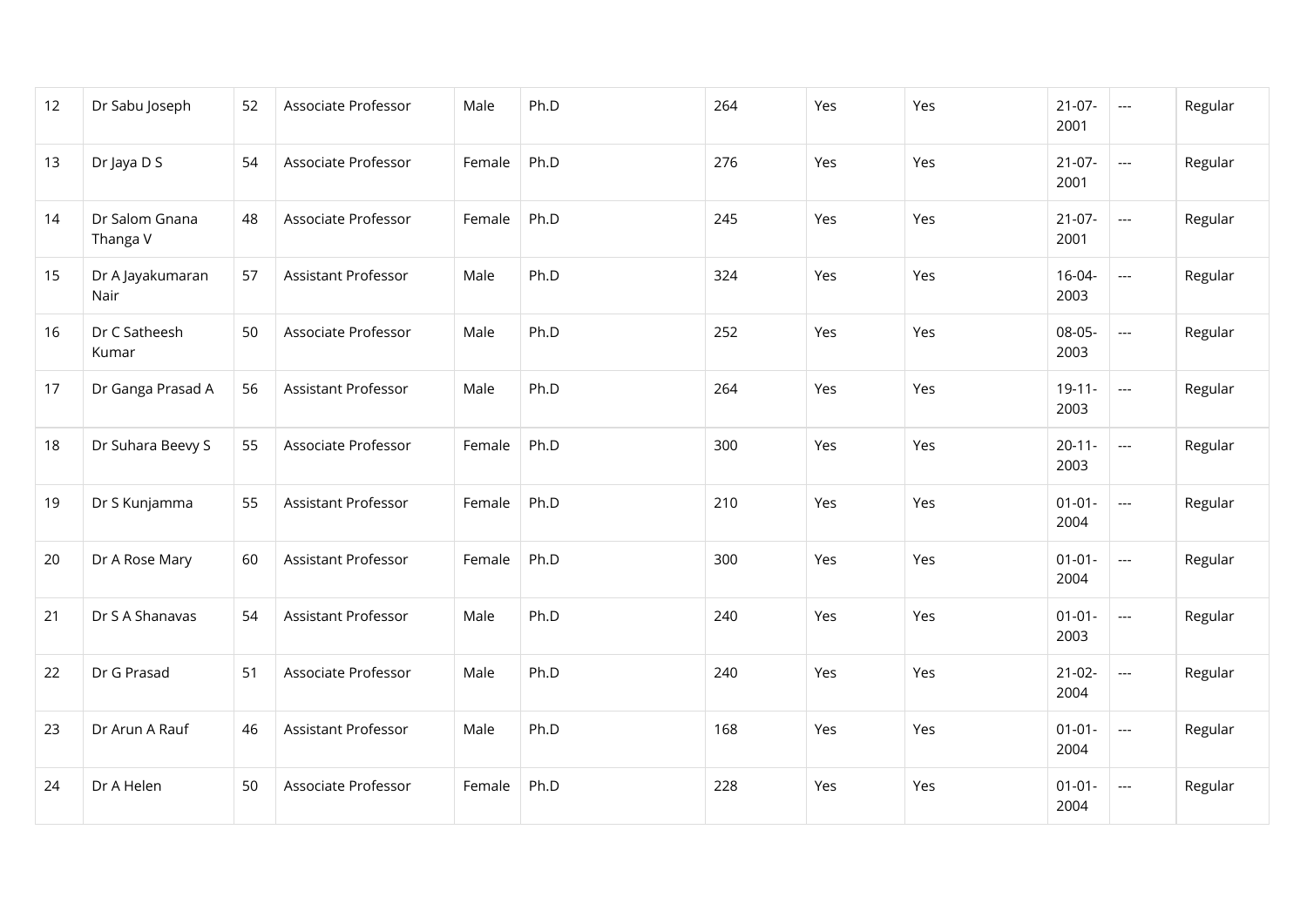| 25 | Dr Pushpam M                 | 45 | Assistant Professor | Female | Ph.D    | 192 | Yes | Yes | $06-02-$<br>2004    | $\overline{\phantom{a}}$ | Regular |
|----|------------------------------|----|---------------------|--------|---------|-----|-----|-----|---------------------|--------------------------|---------|
| 26 | Dr R B Binoj Kumar           | 50 | Associate Professor | Male   | Ph.D    | 288 | Yes | Yes | $20 - 02 -$<br>2004 | $---$                    | Regular |
| 27 | Abhayan G S                  | 35 | Assistant Professor | Male   | M.A     | 132 | Yes | Yes | $08 - 11 -$<br>2012 | ---                      | Regular |
| 28 | Dr Manoj Changat             | 54 | Professor           | Male   | Ph.D    | 384 | Yes | Yes | $02-09-$<br>1991    | $---$                    | Regular |
| 29 | Dr Joseph Antony             | 59 | Assistant Professor | Male   | Ph.D    | 312 | Yes | Yes | 28-05-<br>2013      | $\overline{\phantom{a}}$ | Regular |
| 30 | Anu Unny                     | 32 | Assistant Professor | Female | M. Phil | 86  | Yes | Yes | 28-05-<br>2013      | ---                      | Regular |
| 31 | Dr Samuel Jacob<br>Kuruvilla | 44 | Assistant Professor | Male   | Ph.D    | 110 | Yes | Yes | 28-05-<br>2013      | ---                      | Regular |
| 32 | Dr Abdul Salim A             | 57 | Professor           | Male   | Ph.D    | 288 | Yes | Yes | $30-05-$<br>2013    | $\overline{\phantom{a}}$ | Regular |
| 33 | Siddik R                     | 35 | Assistant Professor | Male   | M. Phil | 115 | Yes | Yes | 28-05-<br>2013      | $\overline{\phantom{a}}$ | Regular |
| 34 | Dr Suresh Kumar K<br>S       | 47 | Assistant Professor | Male   | Ph.D    | 228 | Yes | Yes | $03-01-$<br>2013    | $\hspace{0.05cm} \ldots$ | Regular |
| 35 | Dr Rose Mary<br>George       | 36 | Assistant Professor | Female | Ph.D    | 132 | Yes | Yes | $01 - 06 -$<br>2013 | $\hspace{0.05cm}\ldots$  | Regular |
| 36 | Dr Theresa Susan A           | 59 | Associate Professor | Female | Ph.D    | 408 | Yes | Yes | $23-02-$<br>1989    | $\overline{\phantom{a}}$ | Regular |
| 37 | Philomina Simon              | 34 | Assistant Professor | Female | M.Tech  | 120 | Yes | Yes | 06-09-<br>2010      | ---                      | Regular |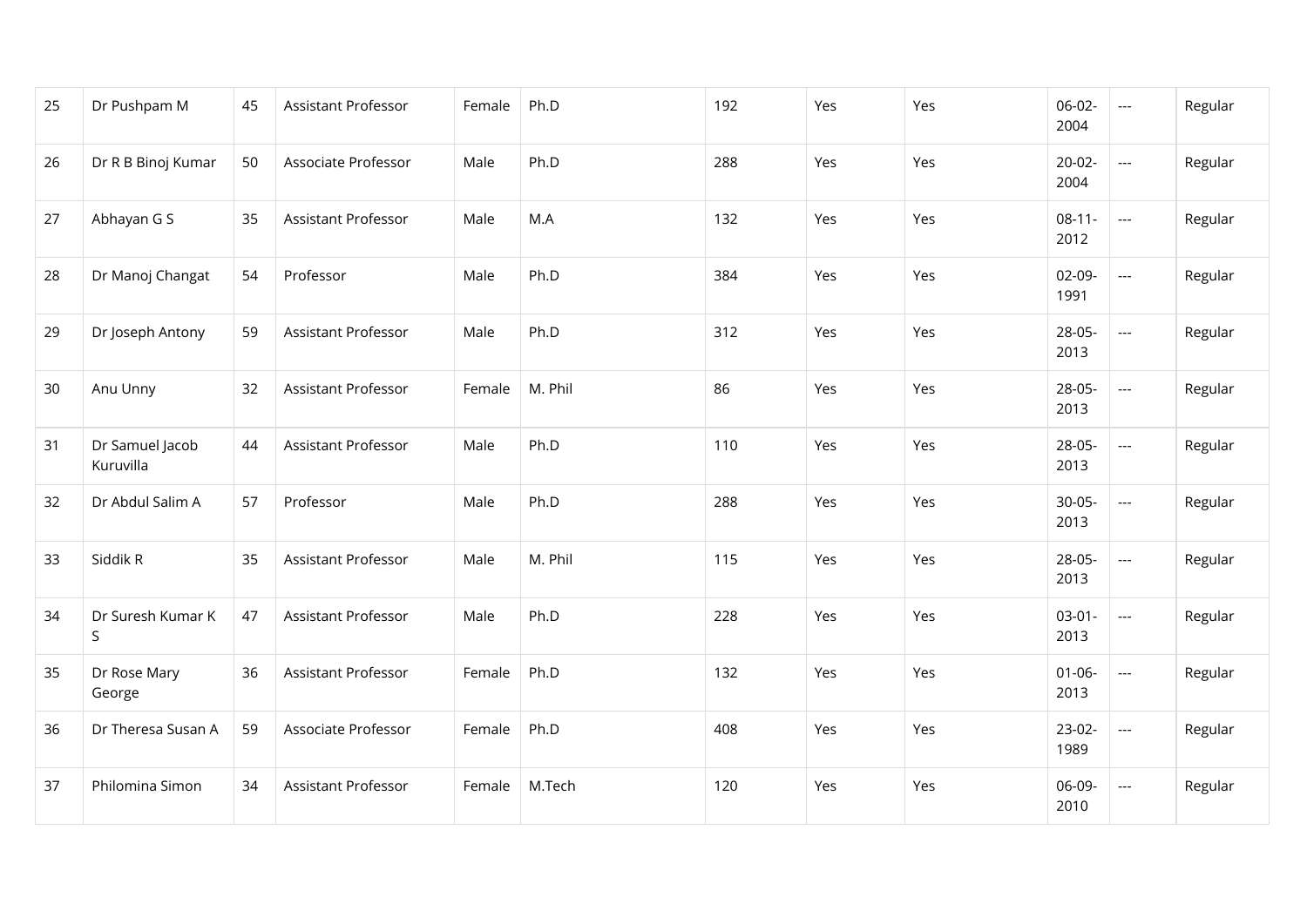| 38 | Dr Bushra Beegom<br>R K        | 39 | Assistant Professor | Female | Ph.D | 132 | Yes | Yes | $29 - 11 -$<br>2010 | $\hspace{0.05cm} \ldots$ | Regular |
|----|--------------------------------|----|---------------------|--------|------|-----|-----|-----|---------------------|--------------------------|---------|
| 39 | Dr Immanuel<br>Thomas          | 60 | Professor           | Male   | Ph.D | 384 | Yes | Yes | 06-05-<br>1985      | ---                      | Regular |
| 40 | Dr Ashalatha S Nair            | 59 | Professor           | Female | Ph.D | 372 | Yes | Yes | $23-02-$<br>1987    | $\overline{\phantom{a}}$ | Regular |
| 41 | Dr T S Anirudhan               | 59 | Professor           | Male   | Ph.D | 360 | Yes | Yes | $16 - 11 -$<br>1987 | $\overline{\phantom{a}}$ | Regular |
| 42 | Dr Gopchandran K<br>G          | 54 | Associate Professor | Male   | Ph.D | 168 | Yes | Yes | $15-01-$<br>1988    | $\overline{\phantom{a}}$ | Regular |
| 43 | Dr Resia Beegom S              | 53 | Professor           | Female | Ph.D | 348 | Yes | Yes | $25 - 11 -$<br>1988 | $\overline{\phantom{a}}$ | Regular |
| 44 | Dr A K Ampotti                 | 57 | Assistant Professor | Male   | Ph.D | 336 | Yes | Yes | $26 - 12 -$<br>1998 | $\overline{\phantom{a}}$ | Regular |
| 45 | Dr P P Ajayakumar              | 55 | Associate Professor | Male   | Ph.D | 420 | Yes | Yes | 27-09-<br>1989      | ---                      | Regular |
| 46 | Dr P<br>Mohanachandran<br>Nair | 57 | Professor           | Male   | Ph.D | 336 | Yes | Yes | 29-06-<br>1996      | ---                      | Regular |
| 47 | Dr Sobha B Nair                | 59 | Associate Professor | Female | Ph.D | 324 | Yes | Yes | 15-09-<br>1990      | $\cdots$                 | Regular |
| 48 | Dr V Sathish                   | 55 | Associate Professor | Male   | Ph.D | 312 | Yes | Yes | 08-02-<br>1995      | $---$                    | Regular |
| 49 | Dr Achuthsankar S<br>Nair      | 55 | Professor           | Male   | Ph.D | 372 | Yes | Yes | $02 - 03 -$<br>1995 | $\cdots$                 | Regular |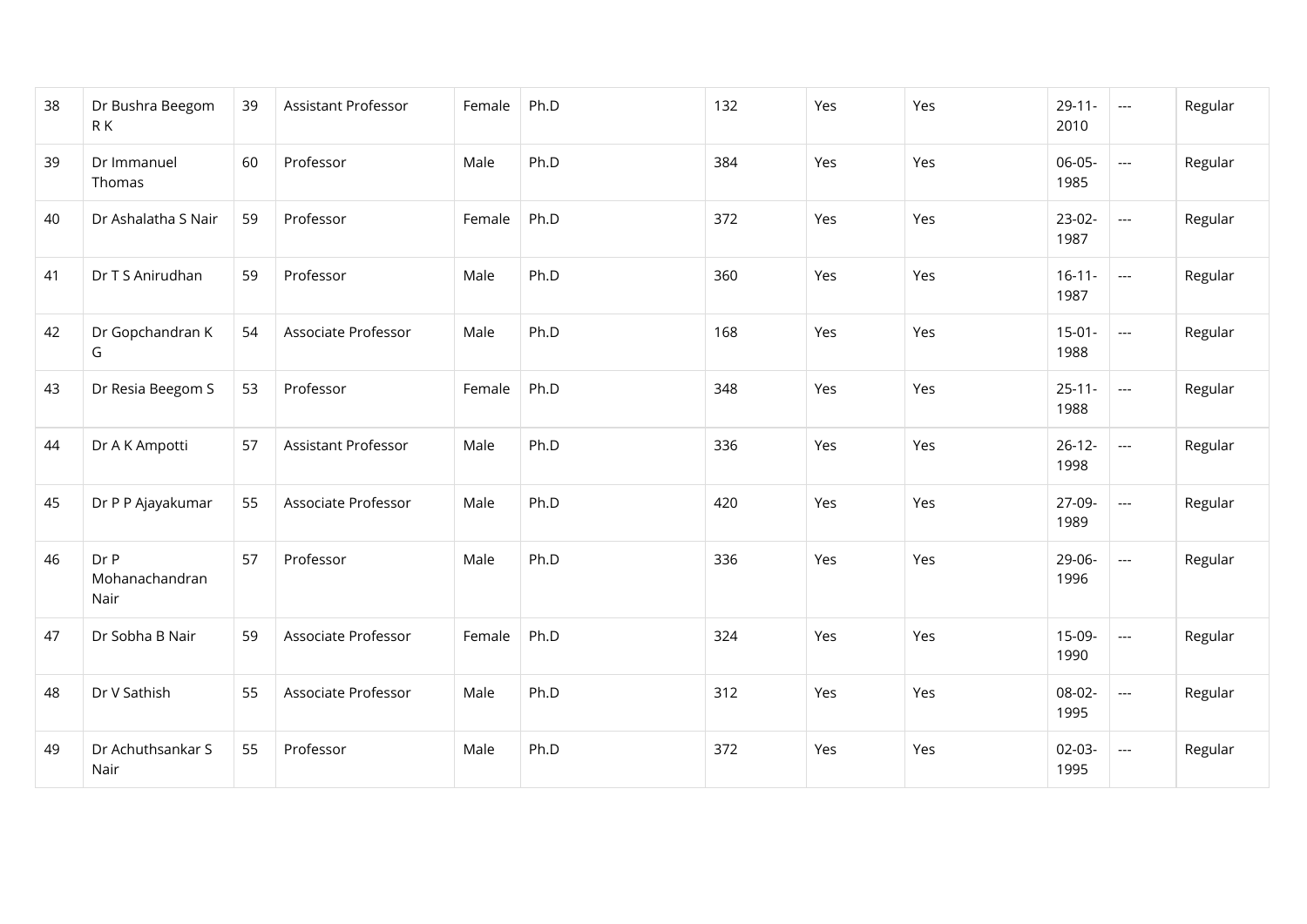| 50 | Dr Beena Issac          | 58 | Associate Professor        | Female | Ph.D       | 259 | Yes | Yes | 29-06-<br>1996      | $---$                    | Regular |
|----|-------------------------|----|----------------------------|--------|------------|-----|-----|-----|---------------------|--------------------------|---------|
| 51 | Dr Prasad A K           | 51 | Associate Professor        | Male   | Ph.D       | 312 | Yes | Yes | $30 - 01 -$<br>1995 | $---$                    | Regular |
| 52 | Manju V N               | 36 | <b>Assistant Professor</b> | Female | M.Sc.      | 132 | Yes | Yes | 09-08-<br>2012      | ---                      | Regular |
| 53 | J Maggie                | 50 | <b>Assistant Professor</b> | Female | <b>NET</b> | 180 | Yes | Yes | 29-09-<br>2012      | ---                      | Regular |
| 54 | Dr S Prema              | 43 | <b>Assistant Professor</b> | Female | Ph.D       | 110 | Yes | Yes | $06-11-$<br>2012    | $\hspace{0.05cm} \ldots$ | Regular |
| 55 | Dr S Nazeeb             | 49 | <b>Assistant Professor</b> | Male   | Ph.D       | 216 | Yes | Yes | $06-11-$<br>2012    | ---                      | Regular |
| 56 | Dr Rajesh S V           | 37 | <b>Assistant Professor</b> | Male   | Ph.D       | 204 | Yes | Yes | $06-11-$<br>2012    | ---                      | Regular |
| 57 | Dr Mushtaq<br>Ahammed K | 40 | <b>Assistant Professor</b> | Male   | Ph.D       | 132 | Yes | Yes | $10-01 -$<br>2013   | $\hspace{0.05cm} \ldots$ | Regular |
| 58 | Dr M A Siddeek          | 37 | Assistant Professor        | Male   | Ph.D       | 138 | Yes | Yes | $12 - 11 -$<br>2012 | $\sim$                   | Regular |
| 59 | Dr Rejani R S           | 45 | <b>Assistant Professor</b> | Female | Ph.D       | 78  | Yes | Yes | $07-11-$<br>2012    | $---$                    | Regular |
| 60 | Dr Sheeba M Kurian      | 43 | Assistant Professor        | Female | Ph.D       | 168 | Yes | Yes | $08-11-$<br>2012    | $\hspace{0.05cm}\ldots$  | Regular |
| 61 | Dr Sainaba M            | 44 | <b>Assistant Professor</b> | Female | Ph.D       | 168 | Yes | Yes | $07 - 11 -$<br>2012 | $\hspace{0.05cm} \ldots$ | Regular |
| 62 | Dr Balu B               | 38 | Assistant Professor        | Male   | Ph.D       | 72  | Yes | Yes | $03-01-$<br>2013    | $---$                    | Regular |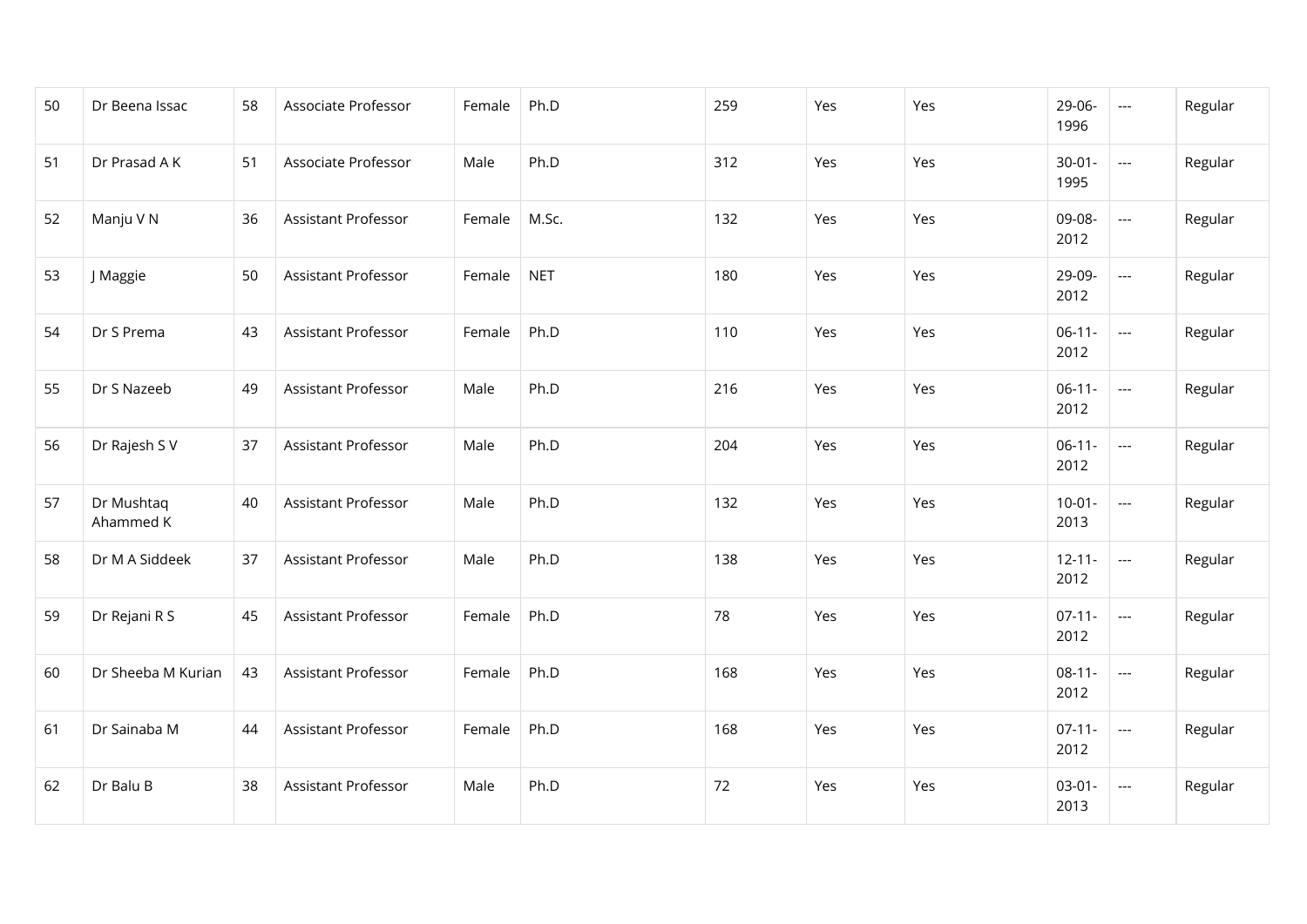| 63 | Dr Seema Jerome         | 45 | <b>Assistant Professor</b> | Female | Ph.D       | 156 | Yes | Yes | $07-11-$<br>2012    | $\sim$                   | Regular |
|----|-------------------------|----|----------------------------|--------|------------|-----|-----|-----|---------------------|--------------------------|---------|
| 64 | Dr B Mini Devi          | 50 | Assistant Professor        | Female | Ph.D       | 312 | Yes | Yes | $03-10-$<br>1996    | $---$                    | Regular |
| 65 | Dr K S<br>Chandrasekar  | 51 | Professor                  | Male   | Ph.D       | 276 | Yes | Yes | $30-10-$<br>2002    | ---                      | Regular |
| 66 | Dr Sajad Ibrahim K<br>M | 51 | Associate Professor        | Male   | Ph.D       | 254 | Yes | Yes | 07-09-<br>2005      | $\overline{\phantom{a}}$ | Regular |
| 67 | Dr B V Sasikumar        | 59 | Associate Professor        | Male   | Ph.D       | 408 | Yes | Yes | 07-04-<br>2011      | $\overline{\phantom{a}}$ | Regular |
| 68 | Dr Aji S                | 41 | Assistant Professor        | Male   | Ph.D       | 192 | Yes | Yes | $01 - 01 -$<br>2002 | ---                      | Regular |
| 69 | Dr G Padma Rao          | 59 | Professor                  | Male   | Ph.D       | 360 | Yes | Yes | 07-04-<br>2011      | $\overline{\phantom{a}}$ | Regular |
| 70 | Dr Bindu P              | 51 | Assistant Professor        | Female | Ph.D       | 216 | Yes | Yes | $01 - 06 -$<br>2007 | $\overline{\phantom{a}}$ | Regular |
| 71 | Preethi K               | 41 | Assistant Professor        | Female | <b>NET</b> | 102 | Yes | Yes | $16-02-$<br>2011    | $\overline{\phantom{a}}$ | Regular |
| 72 | Dr G S Jayasree         | 59 | Reader                     | Female | Ph.D       | 412 | Yes | Yes | 29-07-<br>1991      | $\overline{\phantom{a}}$ | Regular |
| 73 | Dr S Ajitha             | 42 | Assistant Professor        | Female | Ph.D       | 168 | Yes | Yes | $01 - 01 -$<br>2012 | $\overline{\phantom{a}}$ | Regular |
| 74 | Dr K Satheesh<br>Kumar  | 54 | Assistant Professor        | Male   | Ph.D       | 264 | Yes | Yes | 24-08-<br>2011      | $\overline{\phantom{a}}$ | Regular |
| 75 | Jeeja Kumari V K        | 48 | <b>Assistant Professor</b> | Female | <b>NET</b> | 252 | Yes | Yes | 29-06-<br>1996      | $\overline{\phantom{a}}$ | Regular |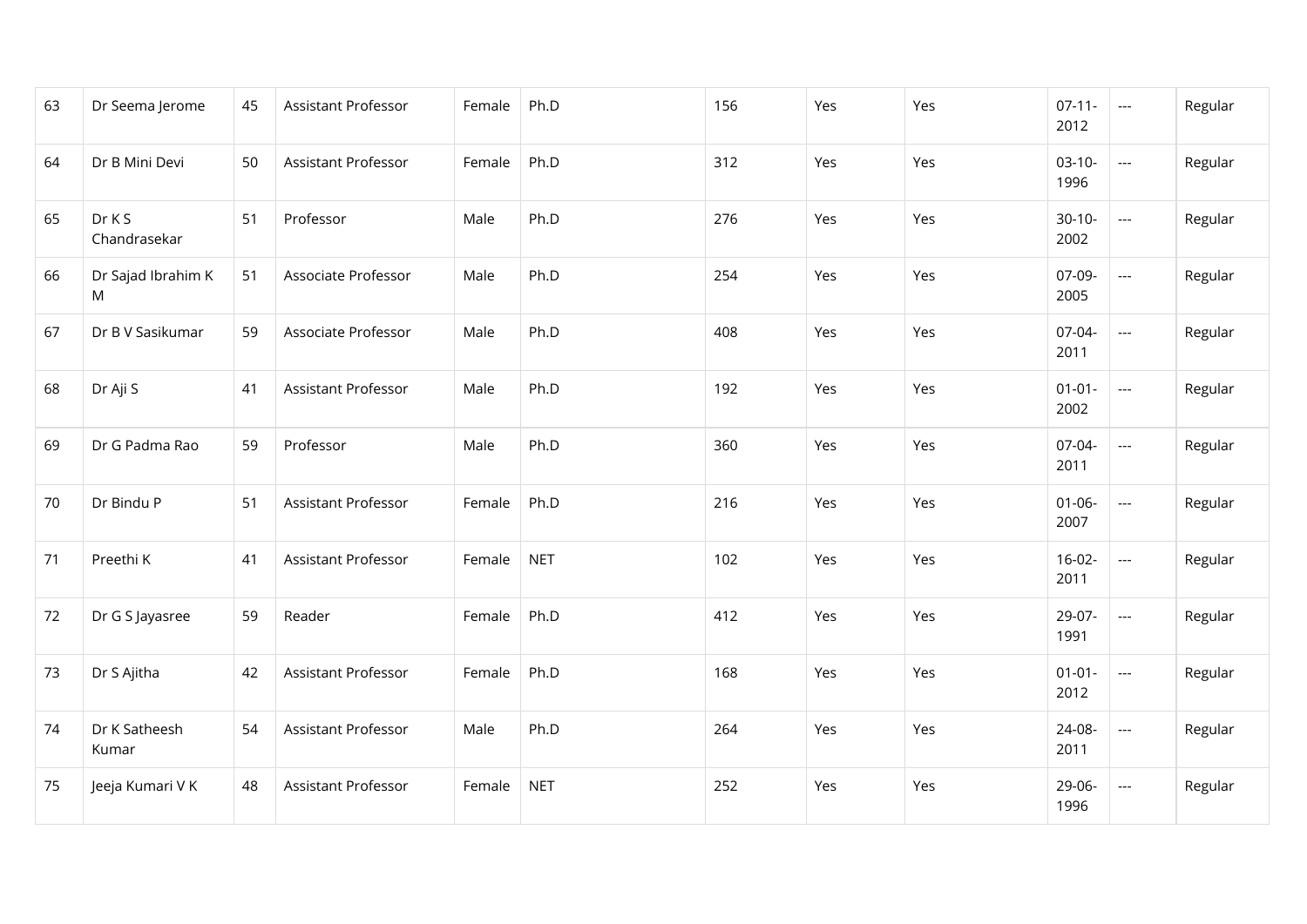| 76 | Dr Lal C A         | 51 | Assistant Professor | Male   | Ph.D | 336 | Yes | Yes | 06-08-<br>2012      | $\overline{\phantom{a}}$ | Regular |
|----|--------------------|----|---------------------|--------|------|-----|-----|-----|---------------------|--------------------------|---------|
| 77 | Dr Jayasree E G    | 42 | Lecturer            | Female | Ph.D | 144 | Yes | Yes | 05-09-<br>2012      | $---$                    | Regular |
| 78 | Vishnu Narayanan   | 30 | Assistant Professor | Male   | M.A  | 74  | Yes | Yes | $16 - 08 -$<br>2012 | ---                      | Regular |
| 79 | Dr Ani Deepthi     | 38 | Lecturer            | Female | Ph.D | 132 | Yes | Yes | 06-09-<br>2012      | $\overline{\phantom{a}}$ | Regular |
| 80 | Dr K S Sajin Kumar | 42 | Assistant Professor | Male   | Ph.D | 168 | Yes | Yes | $01 - 10 -$<br>2012 | $\overline{\phantom{a}}$ | Regular |
| 81 | Dr M S Harikumar   | 47 | Assistant Professor | Male   | Ph.D | 258 | Yes | Yes | 28-09-<br>2012      | ---                      | Regular |
| 82 | Dr Sudheer S K     | 51 | Assistant Professor | Male   | Ph.D | 228 | Yes | Yes | 19-03-<br>2012      | ---                      | Regular |
| 83 | Dr Suja Kurup P L  | 48 | Assistant Professor | Female | Ph.D | 276 | Yes | Yes | 06-08-<br>2012      | $\overline{\phantom{a}}$ | Regular |
| 84 | Dr C Ganesh        | 58 | Professor           | Male   | Ph.D | 420 | Yes | Yes | $06 - 01 -$<br>1988 | $\overline{\phantom{a}}$ | Regular |
| 85 | Dr B S Jamuna      | 58 | Reader              | Female | Ph.D | 352 | Yes | Yes | $31 - 01 -$<br>2008 | $\hspace{0.05cm}\ldots$  | Regular |
| 86 | Dr V Asha          | 57 | Professor           | Female | Ph.D | 264 | Yes | Yes | $21 - 01 -$<br>1995 | $\qquad \qquad - -$      | Regular |
| 87 | Dr Shaji A         | 49 | Assistant Professor | Male   | Ph.D | 240 | Yes | Yes | $01 - 01 -$<br>2015 | $\overline{\phantom{a}}$ | Regular |
| 88 | Dr Johnson R       | 51 | Assistant Professor | Male   | Ph.D | 168 | Yes | Yes | 24-03-<br>2009      | $\hspace{0.05cm}\ldots$  | Regular |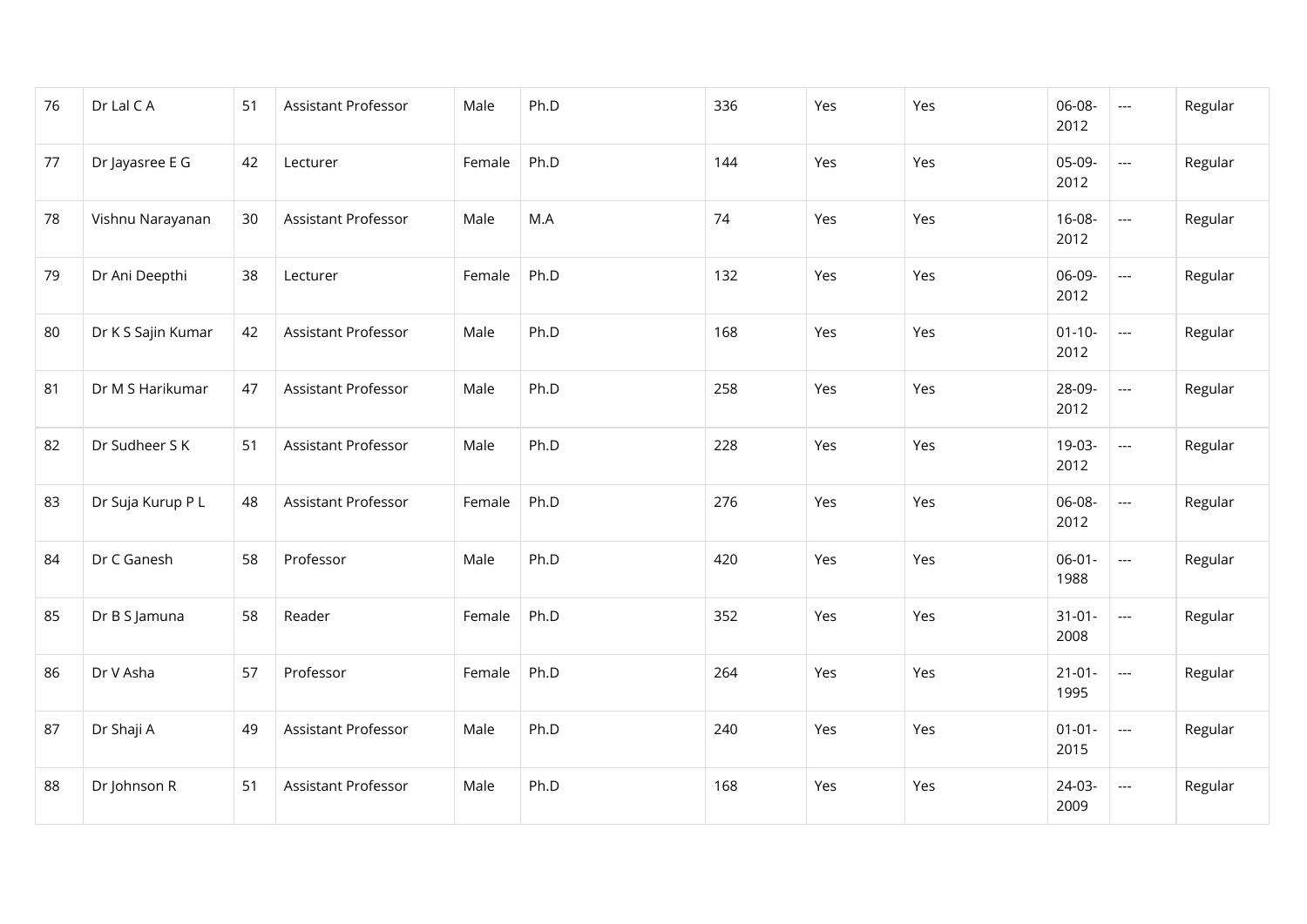| 89  | Dr Suchith C S           | 46 | Assistant Professor | Male   | Ph.D    | 227 | Yes | Yes | 10-04-<br>2010      | $\overline{\phantom{a}}$ | Regular |
|-----|--------------------------|----|---------------------|--------|---------|-----|-----|-----|---------------------|--------------------------|---------|
| 90  | Dr S Sankararaman        | 47 | Assistant Professor | Male   | Ph.D    | 276 | Yes | Yes | $01 - 06 -$<br>2016 | $\overline{\phantom{a}}$ | Regular |
| 91  | Dr Ambeeshmon S          | 41 | Assistant Professor | Male   | Ph.D    | 216 | Yes | Yes | $02-06-$<br>2016    | ---                      | Regular |
| 92  | Dr Darwin L              | 40 | Assistant Professor | Male   | Ph.D    | 144 | Yes | Yes | $06-11-$<br>2012    | $\overline{\phantom{a}}$ | Regular |
| 93  | Dr Geetha Janet<br>Vitus | 55 | Assistant Professor | Female | Ph.D    | 199 | Yes | Yes | 29-06-<br>2007      | $\overline{\phantom{a}}$ | Regular |
| 94  | Dr Josukutty C A         | 51 | Assistant Professor | Male   | Ph.D    | 240 | Yes | Yes | $26-03-$<br>2010    | $\overline{a}$           | Regular |
| 95  | Dr Suresh R              | 57 | Assistant Professor | Male   | Ph.D    | 336 | Yes | Yes | 28-05-<br>2013      | $\overline{\phantom{a}}$ | Regular |
| 96  | Dr R Vasanthagopal       | 49 | Assistant Professor | Male   | Ph.D    | 264 | Yes | Yes | $03-01-$<br>2013    | $\overline{\phantom{a}}$ | Regular |
| 97  | Dr Shaji Varkey          | 56 | Associate Professor | Male   | Ph.D    | 288 | Yes | Yes | $26-03-$<br>1997    | $\hspace{0.05cm} \ldots$ | Regular |
| 98  | Dr Rajesh<br>Reghunath   | 48 | Assistant Professor | Male   | Ph.D    | 167 | Yes | Yes | $20-02-$<br>2004    | ---                      | Regular |
| 99  | Asharaf A                | 48 | Assistant Professor | Male   | M. Phil | 204 | Yes | Yes | $13-05-$<br>2005    | ---                      | Regular |
| 100 | Dr M C Subhash<br>Peter  | 57 | Professor           | Male   | Ph.D    | 396 | Yes | Yes | $21-02-$<br>2004    | ---                      | Regular |
| 101 | Dr P Jeyakrishnan        | 51 | Lecturer            | Male   | Ph.D    | 288 | Yes | Yes | $28-10-$<br>2005    | $\cdots$                 | Regular |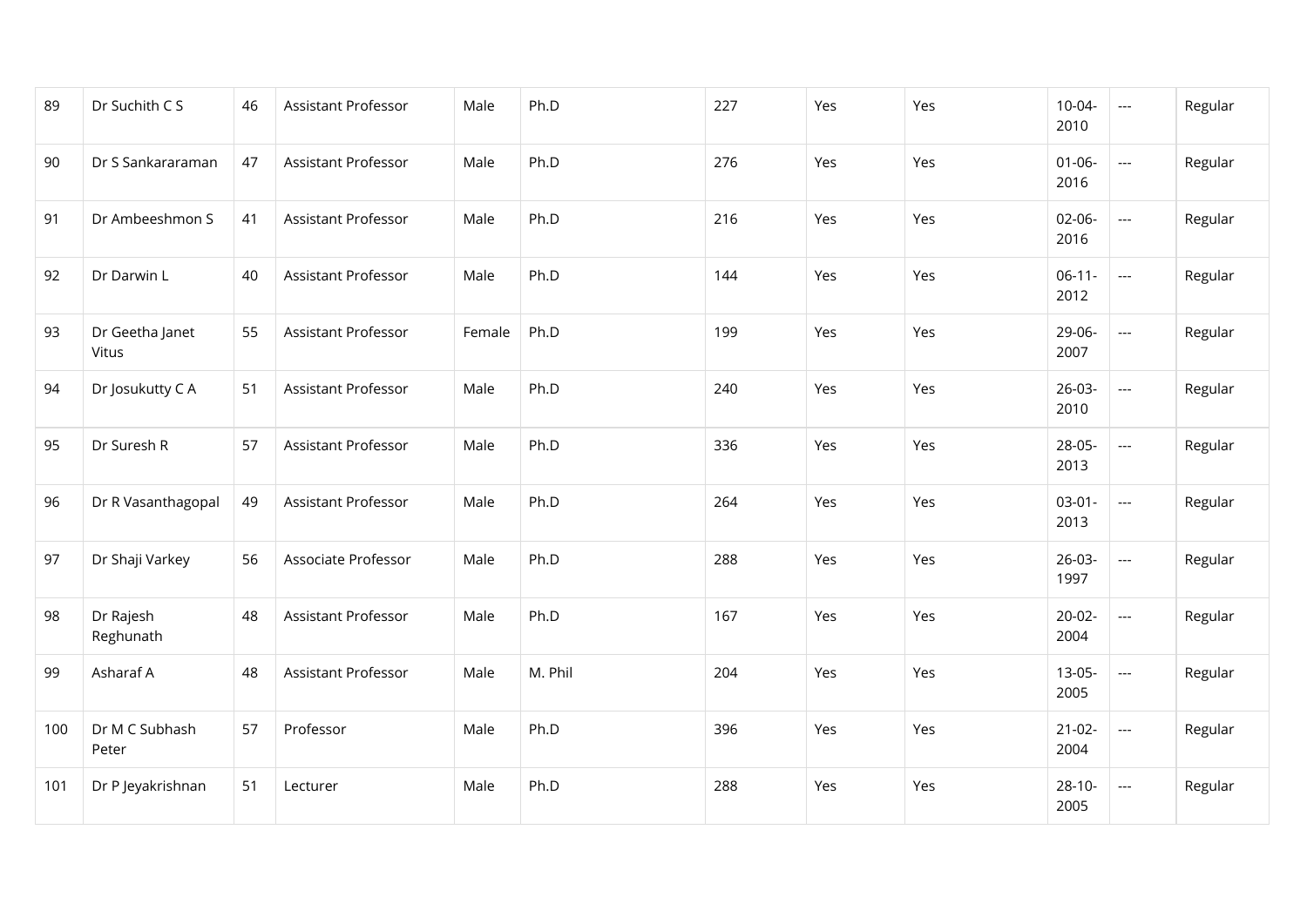| 102 | Dr Bindu R Nair             | 48 | Assistant Professor        | Female | Ph.D | 300 | Yes | Yes | 07-09-<br>2005   | $\hspace{0.05cm} \ldots$ | Regular |
|-----|-----------------------------|----|----------------------------|--------|------|-----|-----|-----|------------------|--------------------------|---------|
| 103 | Dr E A Siril                | 48 | Assistant Professor        | Male   | Ph.D | 240 | Yes | Yes | 09-09-<br>2005   | ---                      | Regular |
| 104 | Dr Bismi<br>Gopalakrishnan  | 44 | Assistant Professor        | Female | Ph.D | 264 | Yes | Yes | 09-09-<br>2005   | ---                      | Regular |
| 105 | Dr Sindhu<br>Thulaseedharan | 47 | Assistant Professor        | Female | Ph.D | 207 | Yes | Yes | 07-09-<br>2005   | ---                      | Regular |
| 106 | Dr C R Prasad               | 52 | Professor                  | Male   | Ph.D | 264 | Yes | Yes | 28-05-<br>2007   | ---                      | Regular |
| 107 | Dr Jasseer J                | 53 | Assistant Professor        | Male   | Ph.D | 300 | Yes | Yes | 29-05-<br>2007   | ---                      | Regular |
| 108 | Dr Ramesh Kumar P           | 54 | <b>Assistant Professor</b> | Male   | Ph.D | 204 | Yes | Yes | $30-05-$<br>2007 | ---                      | Regular |
| 109 | Dr Pramod Kiran R<br>B      | 44 | Assistant Professor        | Male   | Ph.D | 168 | Yes | Yes | 29-06-<br>2007   | ---                      | Regular |
| 110 | Dr V Biju                   | 44 | Assistant Professor        | Male   | Ph.D | 192 | Yes | Yes | 04-06-<br>2007   | $\overline{\phantom{a}}$ | Regular |
| 111 | Dr Asha J V                 | 52 | Assistant Professor        | Female | Ph.D | 300 | Yes | Yes | 29-06-<br>2007   | $---$                    | Regular |
| 112 | Dr Bindu D                  | 49 | Assistant Professor        | Female | Ph.D | 120 | Yes | Yes | 29-06-<br>2007   | $\overline{\phantom{a}}$ | Regular |
| 113 | Dr Bindu R L                | 49 | Associate Professor        | Female | Ph.D | 288 | Yes | Yes | 29-06-<br>2007   | ---                      | Regular |
| 114 | Dr I N Jawahar              | 45 | Assistant Professor        | Male   | Ph.D | 204 | Yes | Yes | 29-05-<br>2007   | ---                      | Regular |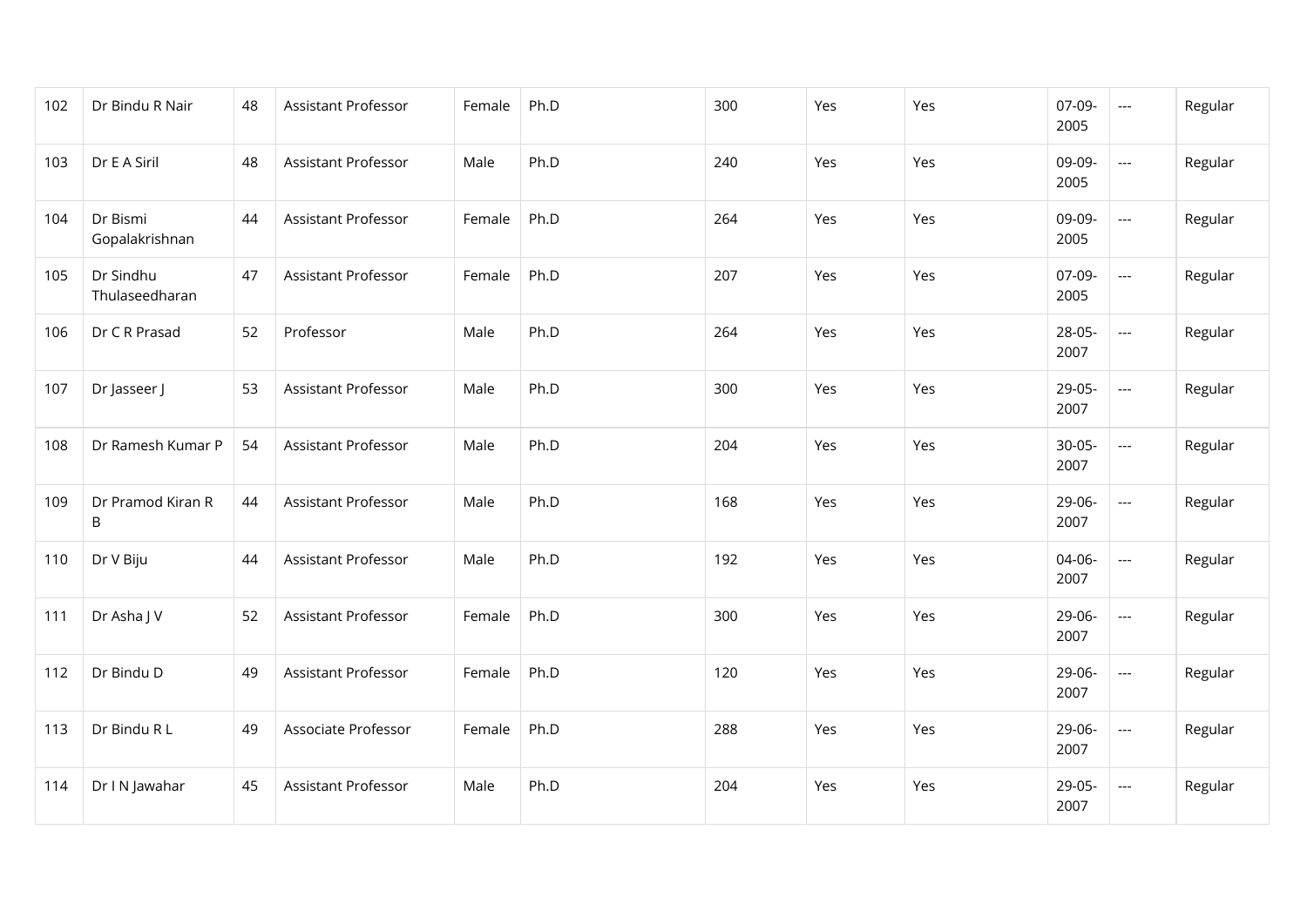| 115 | Dr Mini S                       | 48 | Associate Professor        | Female | Ph.D       | 216 | Yes | Yes | $06-11-$<br>2007    | $\hspace{0.05cm} \ldots$                 | Regular |
|-----|---------------------------------|----|----------------------------|--------|------------|-----|-----|-----|---------------------|------------------------------------------|---------|
| 116 | Dr Sony George                  | 42 | Assistant Professor        | Male   | Ph.D       | 156 | Yes | Yes | $01 - 01 -$<br>2008 | $\hspace{0.05cm} \ldots$                 | Regular |
| 117 | Dr Manoj Chacko                 | 41 | <b>Assistant Professor</b> | Male   | Ph.D       | 132 | Yes | Yes | $29-10-$<br>2007    | ---                                      | Regular |
| 118 | Dr E I Abdul Sathar             | 44 | Assistant Professor        | Male   | Ph.D       | 144 | Yes | Yes | $13 - 11 -$<br>2007 | $\hspace{0.05cm} \ldots \hspace{0.05cm}$ | Regular |
| 119 | Dr Meena T Pillai               | 50 | Reader                     | Female | Ph.D       | 228 | Yes | Yes | $31 - 01 -$<br>2008 | $\overline{\phantom{a}}$                 | Regular |
| 120 | Dr B Hariharan                  | 51 | Reader                     | Male   | Ph.D       | 264 | Yes | Yes | $01 - 02 -$<br>2008 | ---                                      | Regular |
| 121 | Dr Manju S Nair                 | 45 | Associate Professor        | Female | Ph.D       | 264 | Yes | Yes | $30 - 01 -$<br>2008 | $\overline{\phantom{a}}$                 | Regular |
| 122 | Dr S R Sheeja                   | 45 | <b>Assistant Professor</b> | Female | Ph.D       | 144 | Yes | Yes | $31-01-$<br>2008    | ---                                      | Regular |
| 123 | Dr Rajalakshmi R                | 51 | Assistant Professor        | Female | Ph.D       | 228 | Yes | Yes | $13 - 11 -$<br>2007 | $\overline{\phantom{a}}$                 | Regular |
| 124 | Thalami B                       | 44 | Lecturer                   | Female | <b>NET</b> | 162 | Yes | Yes | 18-07-<br>2008      | ---                                      | Regular |
| 125 | Dr E Shaji                      | 49 | Assistant Professor        | Male   | Ph.D       | 240 | Yes | Yes | $14 - 11 -$<br>2008 | ---                                      | Regular |
| 126 | Dr S N Kumar                    | 58 | Associate Professor        | Male   | Ph.D       | 420 | Yes | Yes | $01 - 11 -$<br>2008 | $\hspace{0.05cm} \ldots$                 | Regular |
| 127 | Dr D Muhammad<br>Noorul Mubarak | 49 | Assistant Professor        | Male   | Ph.D       | 192 | Yes | Yes | $01 - 01 -$<br>2002 | $\hspace{0.05cm} \ldots$                 | Regular |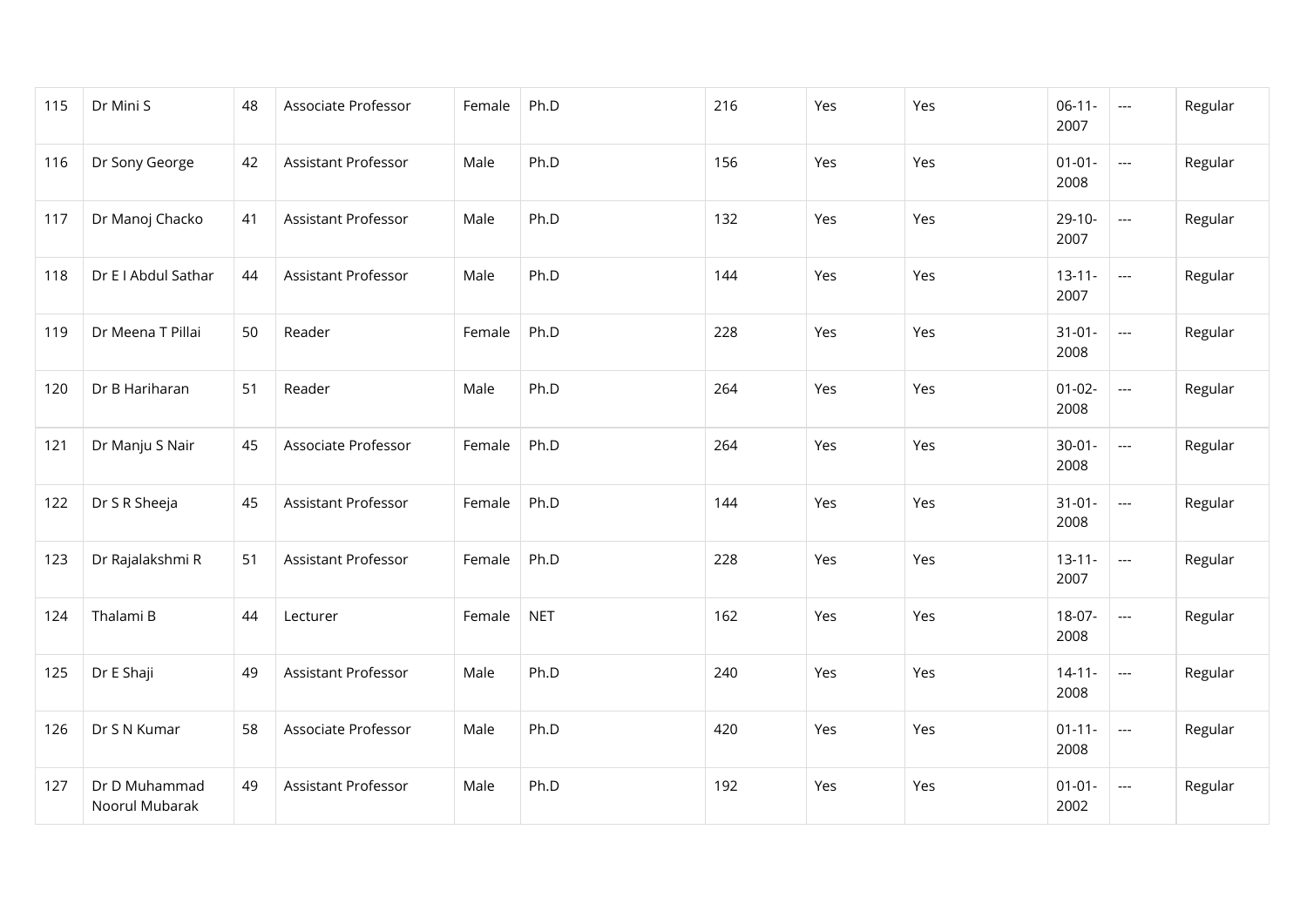| 128 | Dr Deepak KR        | 40 | Assistant Professor        | Male   | Ph.D   | 120 | Yes | Yes | 28-05-<br>2013      | $\hspace{0.05cm} \ldots$ | Regular |
|-----|---------------------|----|----------------------------|--------|--------|-----|-----|-----|---------------------|--------------------------|---------|
| 129 | Dr Rajan T K        | 42 | Assistant Professor        | Male   | Ph.D   | 112 | Yes | Yes | 28-05-<br>2013      | ---                      | Regular |
| 130 | Dr Christabell P J  | 42 | <b>Assistant Professor</b> | Female | Ph.D   | 180 | Yes | Yes | $31-07-$<br>2013    | ---                      | Regular |
| 131 | Thara Prabhakaran   | 37 | Assistant Professor        | Female | M.Tech | 54  | Yes | Yes | 29-07-<br>2013      | $\overline{\phantom{a}}$ | Regular |
| 132 | Dr Anitha V         | 45 | <b>Assistant Professor</b> | Female | Ph.D   | 204 | Yes | Yes | $20 - 05 -$<br>2013 | $\overline{\phantom{a}}$ | Regular |
| 133 | Dr Saja K           | 42 | Lecturer                   | Female | Ph.D   | 144 | Yes | Yes | $22-06-$<br>2012    | ---                      | Regular |
| 134 | Dr Hepsy Rose Mary  | 41 | Assistant Professor        | Female | Ph.D   | 96  | Yes | Yes | 25-08-<br>2012      | $\overline{\phantom{a}}$ | Regular |
| 135 | Dr P G Biju         | 42 | Assistant Professor        | Male   | Ph.D   | 66  | Yes | Yes | $21 - 06 -$<br>2012 | ---                      | Regular |
| 136 | Dr M S Jayakumar    | 46 | Assistant Professor        | Male   | Ph.D   | 132 | Yes | Yes | $05-10-$<br>2012    | $\scriptstyle \cdots$    | Regular |
| 137 | Dr Sreejith P       | 40 | Assistant Professor        | Male   | Ph.D   | 125 | Yes | Yes | $21 - 06 -$<br>2012 | ---                      | Regular |
| 138 | Dr C N Vijayakumari | 46 | Assistant Professor        | Female | Ph.D   | 192 | Yes | Yes | $07-11-$<br>2012    | $\hspace{0.05cm} \ldots$ | Regular |
| 139 | Dr Anil Chandran S  | 45 | Assistant Professor        | Male   | Ph.D   | 144 | Yes | Yes | $01-07-$<br>2013    | ---                      | Regular |
| 140 | Dr Indu KV          | 40 | Assistant Professor        | Female | Ph.D   | 144 | Yes | Yes | 06-06-<br>2013      | ---                      | Regular |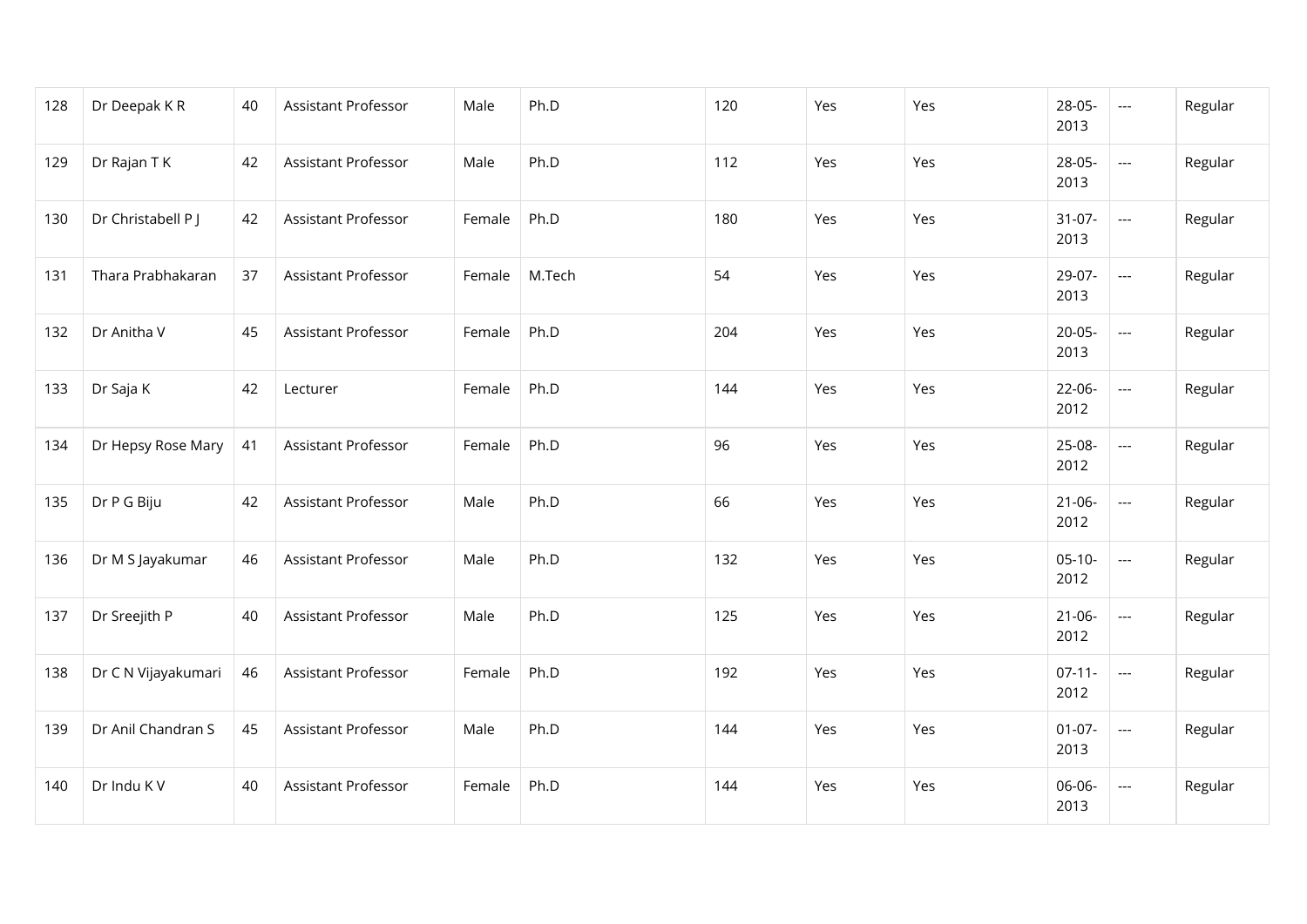| 141 | Dr Suja S              | 45 | Assistant Professor | Female | Ph.D    | 168 | Yes | Yes | $01 - 01 -$<br>2014 | $\sim$                   | Regular |
|-----|------------------------|----|---------------------|--------|---------|-----|-----|-----|---------------------|--------------------------|---------|
| 142 | Dr Thajudeen A S       | 39 | Assistant Professor | Male   | Ph.D    | 94  | Yes | Yes | $01 - 01 -$<br>2014 | $\overline{a}$           | Regular |
| 143 | Dr S Shifa             | 51 | Associate Professor | Female | Ph.D    | 252 | Yes | Yes | $01 - 01 -$<br>2014 | $\hspace{0.05cm} \ldots$ | Regular |
| 144 | Dr A Bijukumar         | 50 | Assistant Professor | Male   | Ph.D    | 276 | Yes | Yes | 30-06-<br>2007      | ---                      | Regular |
| 145 | Dr Subodh G            | 38 | Assistant Professor | Male   | Ph.D    | 108 | Yes | Yes | $15-02-$<br>2014    | ---                      | Regular |
| 146 | Dr Sibi K S            | 34 | Assistant Professor | Male   | Ph.D    | 90  | Yes | Yes | $18-02-$<br>2014    | ---                      | Regular |
| 147 | Dr Krishnakumar R<br>S | 46 | Assistant Professor | Male   | Ph.D    | 84  | Yes | Yes | $26 - 05 -$<br>2014 | ---                      | Regular |
| 148 | Dr P Jinimon           | 42 | Assistant Professor | Male   | Ph.D    | 84  | Yes | Yes | $21-05-$<br>2014    | $\overline{\phantom{a}}$ | Regular |
| 149 | Sajna A                | 33 | Assistant Professor | Female | M. Phil | 84  | Yes | Yes | $20 - 05 -$<br>2014 | $\overline{\phantom{a}}$ | Regular |
| 150 | Dr Madhu S Nair        | 39 | Assistant Professor | Male   | Ph.D    | 168 | Yes | Yes | 06-09-<br>2010      | $---$                    | Regular |
| 151 | Noushad V              | 32 | Assistant Professor | Male   | M. Phil | 48  | Yes | Yes | $01 - 01 -$<br>2014 | $\hspace{0.05cm}\ldots$  | Regular |
| 152 | Dr K S Zeenath         | 58 | Associate Professor | Female | Ph.D    | 408 | Yes | Yes | 24-03-<br>1998      | ---                      | Regular |
| 153 | Dr Suneesh C V         | 38 | Lecturer            | Male   | Ph.D    | 84  | Yes | Yes | 17-09-<br>2012      | $\hspace{0.05cm} \ldots$ | Regular |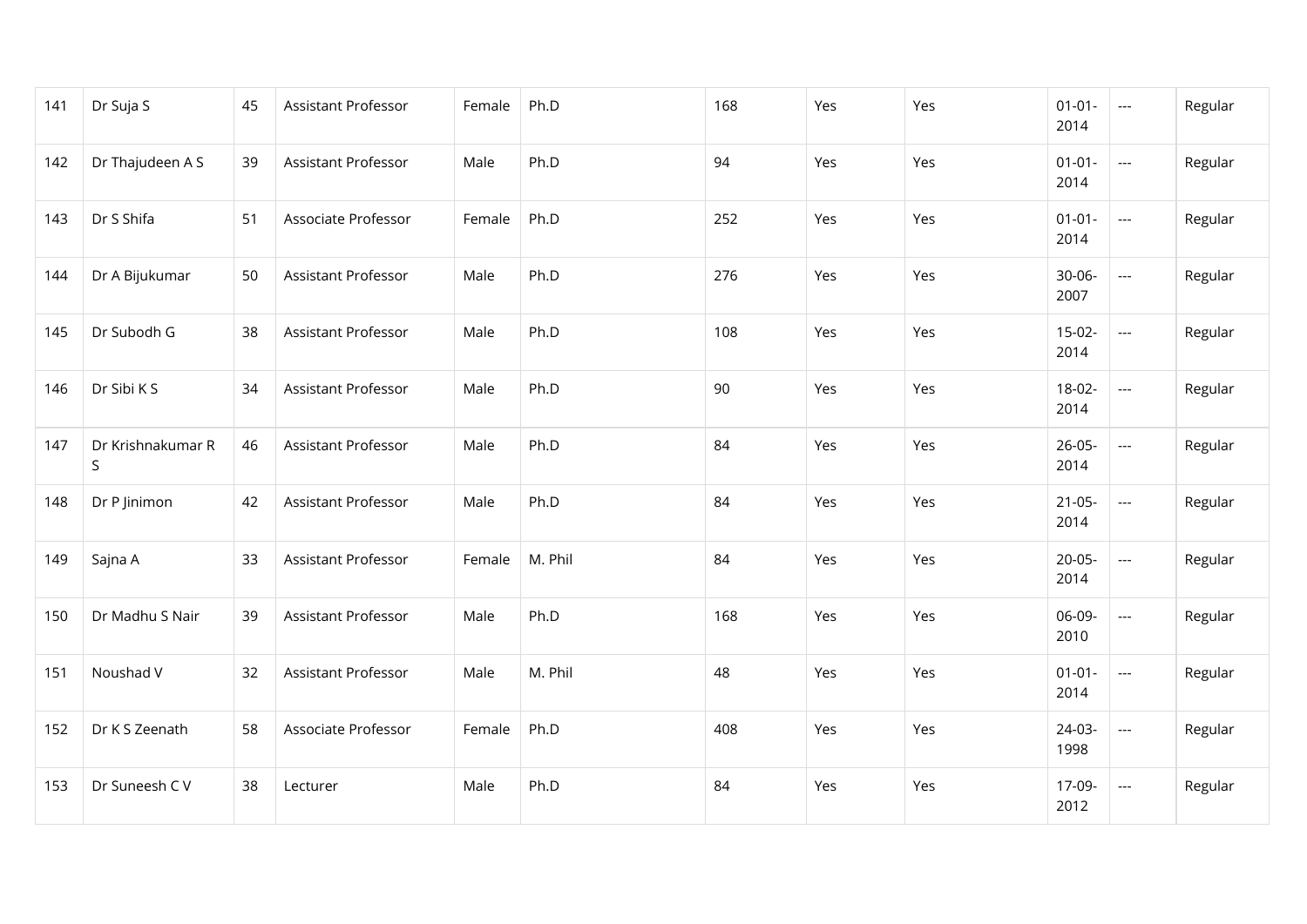| 154 | Dr Jayachandran R               | 47 | Associate Professor                                 | Male   | Ph.D | 264 | Yes | Yes | 05-06-<br>2013      | $\qquad \qquad - -$      | Regular |
|-----|---------------------------------|----|-----------------------------------------------------|--------|------|-----|-----|-----|---------------------|--------------------------|---------|
| 155 | Dr A M<br>Unnikrishnan          | 54 | Lecturer                                            | Male   | Ph.D | 360 | Yes | Yes | $28-01-$<br>2011    | ---                      | Regular |
| 156 | Dr Vinod Chandra S<br>S         | 44 | Dean / Principal /<br>Director / Vice<br>Chancellor | Male   | Ph.D | 253 | Yes | Yes | 09-05-<br>2011      | $\overline{\phantom{a}}$ | Regular |
| 157 | <b>BENNO PEREIRA F G</b>        | 47 | Assistant Professor                                 | Male   | Ph.D | 273 | Yes | Yes | 09-07-<br>2016      | ---                      | Regular |
| 158 | Dr SWAPNATS                     | 46 | Associate Professor                                 | Female | Ph.D | 264 | Yes | Yes | 08-09-<br>2016      | $\qquad \qquad - -$      | Regular |
| 159 | Anilkumar Y                     | 43 | Assistant Professor                                 | Male   | Ph.D | 103 | Yes | Yes | $23 - 11 -$<br>2016 | $\cdots$                 | Regular |
| 160 | Dr BINU G<br>BHEEMNATH          | 42 | Assistant Professor                                 | Male   | Ph.D | 132 | Yes | Yes | $02 - 02 -$<br>2017 | $\hspace{0.05cm} \ldots$ | Regular |
| 161 | Dr KAMARUDEEN<br>KUNJU M        | 50 | Assistant Professor                                 | Male   | Ph.D | 216 | Yes | Yes | $30 - 11 -$<br>2016 | $\cdots$                 | Regular |
| 162 | Dr PERCILA A                    | 46 | Assistant Professor                                 | Female | Ph.D | 82  | Yes | Yes | $27-01-$<br>2017    | $\hspace{0.05cm} \ldots$ | Regular |
| 163 | Dr SAMEER BABU M                | 37 | <b>Assistant Professor</b>                          | Male   | Ph.D | 64  | Yes | Yes | $22-03-$<br>2017    | $\cdots$                 | Regular |
| 164 | <b>KURIAN MATHEW</b><br>ABRAHAM | 45 | Assistant Professor                                 | Male   | Ph.D | 127 | Yes | Yes | $01-03-$<br>2017    | $\cdots$                 | Regular |
| 165 | SINDHYA V                       | 51 | Assistant Professor                                 | Female | Ph.D | 264 | Yes | Yes | 18-02-<br>2017      | $\cdots$                 | Regular |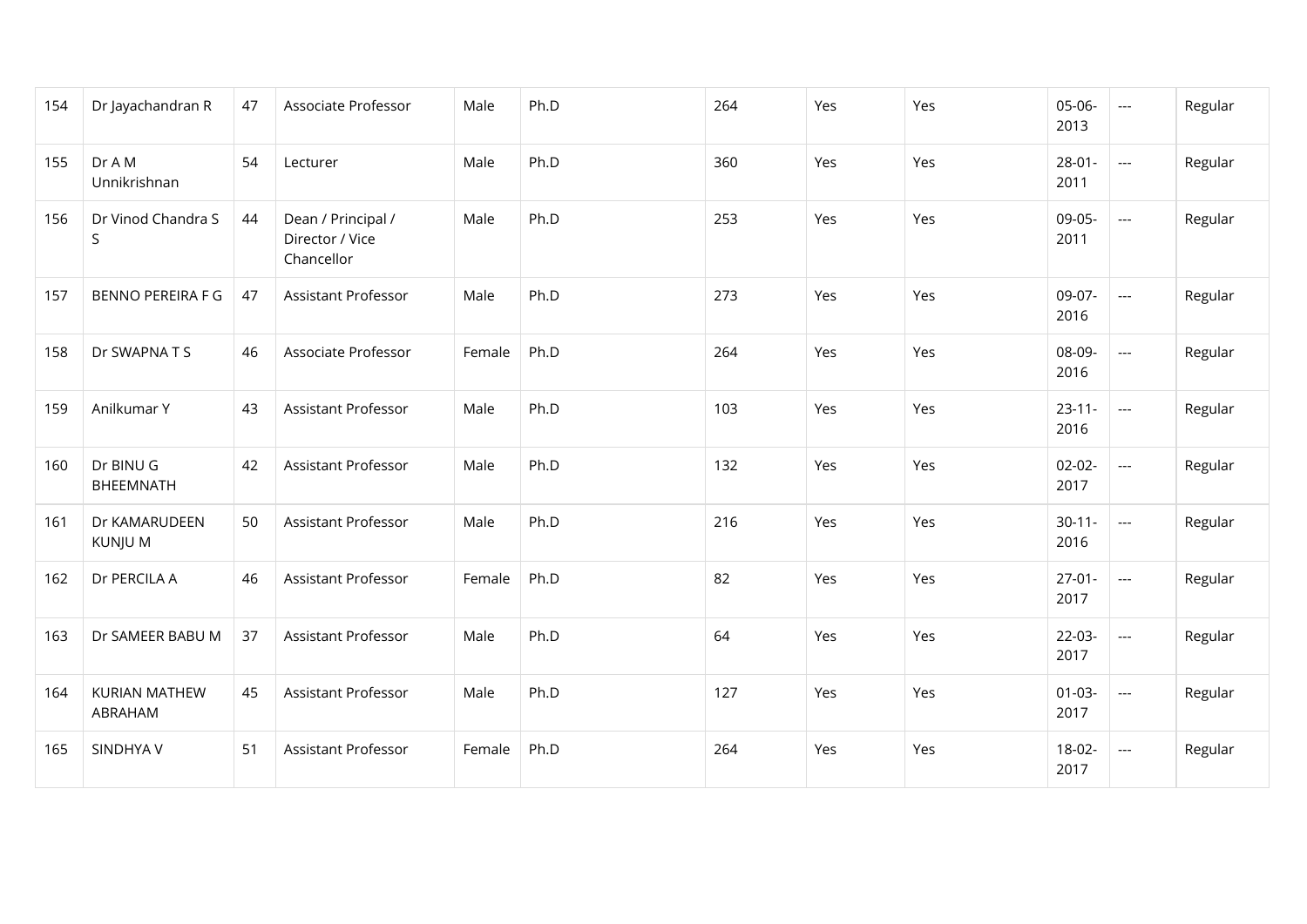| 166 | Dr DIVYA C SENAN                 | 40 | <b>Assistant Professor</b> | Female | Ph.D                                             | 180 | Yes | Yes | 18-02-<br>2017      | $\hspace{0.05cm} \ldots$ | Regular                |
|-----|----------------------------------|----|----------------------------|--------|--------------------------------------------------|-----|-----|-----|---------------------|--------------------------|------------------------|
| 167 | <b>MITHUN S</b>                  | 35 | <b>Assistant Professor</b> | Male   | Ph.D                                             | 35  | Yes | Yes | $20-03-$<br>2017    | ---                      | Regular                |
| 168 | SURESH K S                       | 39 | <b>Assistant Professor</b> | Male   | MCJ: Masters of<br>Communication &<br>Journalism | 19  | Yes | Yes | $31-03-$<br>2017    | $\overline{\phantom{a}}$ | Regular                |
| 169 | Dr LAKSHMI<br><b>SUKUMAR</b>     | 35 | <b>Assistant Professor</b> | Female | Ph.D                                             | 128 | Yes | Yes | 25-03-<br>2017      | $\overline{\phantom{a}}$ | Regular                |
| 170 | DR TISSY MARIAM<br><b>THOMAS</b> | 39 | <b>Assistant Professor</b> | Female | Ph.D                                             | 71  | Yes | Yes | 24-03-<br>2017      | $---$                    | Regular                |
| 171 | Dr Simi S V                      | 36 | Lecturer                   | Female | Ph.D                                             | 10  | Yes | Yes | $09 - 01 -$<br>2016 | ---                      | Adhoc /<br>Contractual |
| 172 | Retty R Nath                     | 39 | Lecturer                   | Female | <b>MBA</b>                                       | 46  | Yes | Yes | $27-01-$<br>2017    | $---$                    | Adhoc /<br>Contractual |
| 173 | Dileepa S Hari                   | 40 | Lecturer                   | Female | <b>MBA</b>                                       | 82  | Yes | Yes | 22-04-<br>2016      | $\cdots$                 | Adhoc /<br>Contractual |
| 174 | Dr Haripadmam P C                | 33 | Lecturer                   | Female | Ph.D                                             | 10  | Yes | Yes | 03-04-<br>2017      | $---$                    | Adhoc /<br>Contractual |
| 175 | Anitha M J                       | 28 | Lecturer                   | Female | M.Tech                                           | 10  | Yes | Yes | $17-07-$<br>2017    | $---$                    | Adhoc /<br>Contractual |
| 176 | Dr Shaji B                       | 43 | Lecturer                   | Male   | Ph.D                                             | 10  | Yes | Yes | 03-05-<br>2012      | ---                      | Adhoc /<br>Contractual |
| 177 | Krishna S S                      | 33 | Lecturer                   | Female | M.Tech                                           | 10  | Yes | Yes | $12-05-$<br>2015    | $\hspace{0.05cm} \ldots$ | Adhoc /<br>Contractual |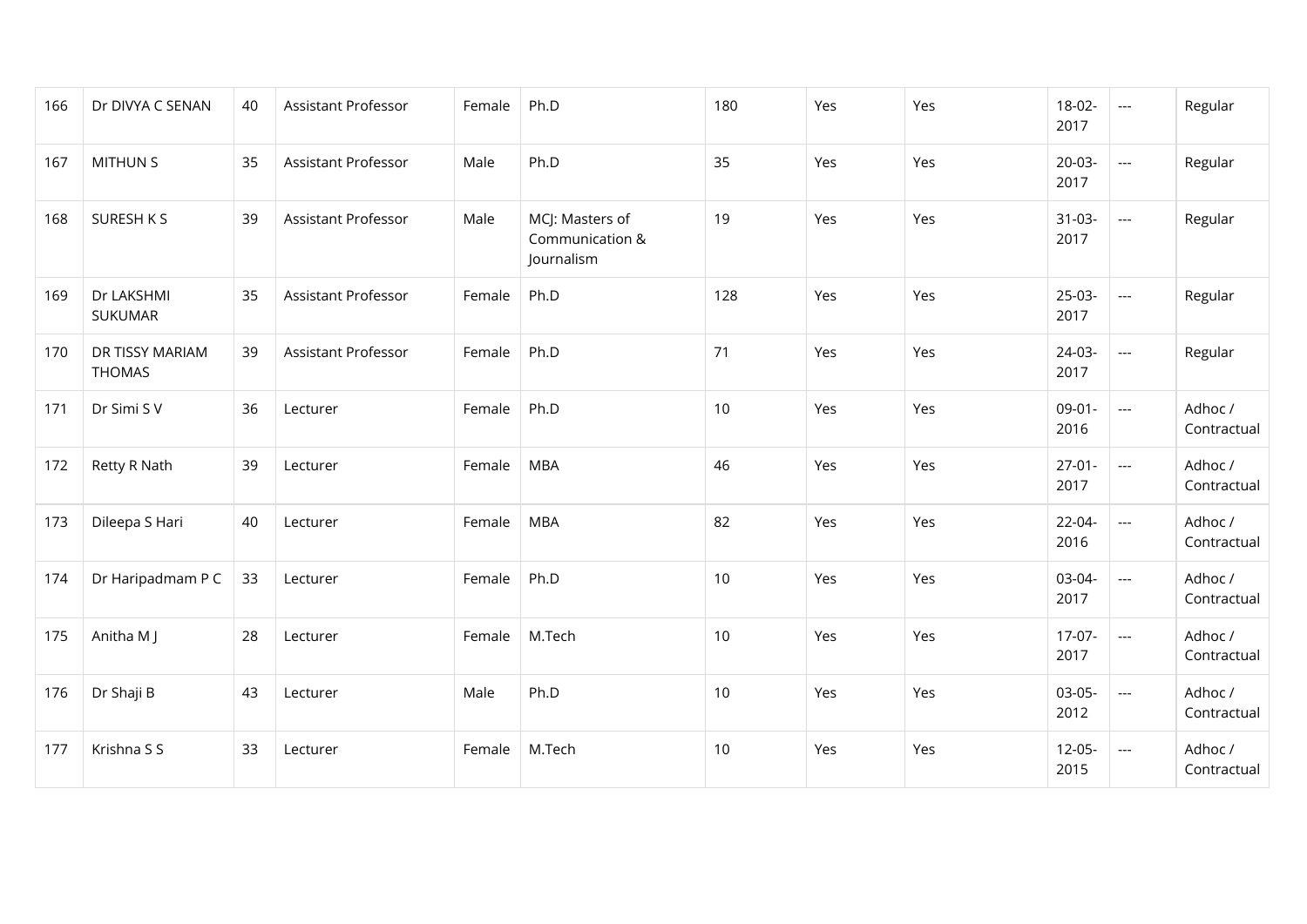| 178 | Aby T Suresh      | 32 | Lecturer | Male   | M. Phil    | $10$ | Yes | Yes | $18 - 01 -$<br>2016 | $\hspace{0.05cm} \ldots$ | Adhoc /<br>Contractual |
|-----|-------------------|----|----------|--------|------------|------|-----|-----|---------------------|--------------------------|------------------------|
| 179 | Liji I H          | 33 | Lecturer | Female | M.Tech     | 10   | Yes | Yes | $01 - 11 -$<br>2016 | ---                      | Adhoc /<br>Contractual |
| 180 | Rubsana N Beegum  | 25 | Lecturer | Female | M.A        | 10   | Yes | Yes | $27-10-$<br>2016    | $\hspace{0.05cm} \ldots$ | Adhoc /<br>Contractual |
| 181 | Dr K Karunakaran  | 60 | Lecturer | Female | Ph.D       | 10   | Yes | Yes | 14-08-<br>2017      | $\overline{\phantom{a}}$ | Adhoc /<br>Contractual |
| 182 | SAKTHI VEL S      | 29 | Lecturer | Female | M. Phil    | 10   | Yes | Yes | $12-07-$<br>2017    | ---                      | Adhoc /<br>Contractual |
| 183 | Dr Rajashekaran L | 36 | Lecturer | Male   | Ph.D       | 37   | Yes | Yes | $05-01-$<br>2017    | ---                      | Adhoc /<br>Contractual |
| 184 | Dr Muthulakshmi S | 37 | Lecturer | Female | Ph.D       | 10   | Yes | Yes | 28-06-<br>2017      | ---                      | Adhoc /<br>Contractual |
| 185 | Aswathy A L       | 36 | Lecturer | Female | M.Tech     | 22   | Yes | Yes | $15 - 11 -$<br>2016 | $\overline{\phantom{a}}$ | Adhoc /<br>Contractual |
| 186 | Rhythu N Raj      | 29 | Lecturer | Female | M.Sc.      | 16   | Yes | Yes | 22-09-<br>2017      | ---                      | Adhoc /<br>Contractual |
| 187 | Shyja Rafeek      | 34 | Lecturer | Female | <b>MCA</b> | 10   | Yes | Yes | 13-07-<br>2017      | $\hspace{0.05cm}\ldots$  | Adhoc /<br>Contractual |
| 188 | Sunitha P         | 34 | Lecturer | Female | M. Phil    | 16   | Yes | Yes | 08-06-<br>2017      | $\overline{\phantom{a}}$ | Adhoc /<br>Contractual |
| 189 | Shanitha A        | 36 | Lecturer | Female | M. Phil    | 14   | Yes | Yes | 08-06-<br>2017      | $\overline{\phantom{a}}$ | Adhoc /<br>Contractual |
| 190 | Dr Riyaz A        | 38 | Lecturer | Male   | Ph.D       | 10   | Yes | Yes | $01 - 06 -$<br>2017 | ---                      | Adhoc /<br>Contractual |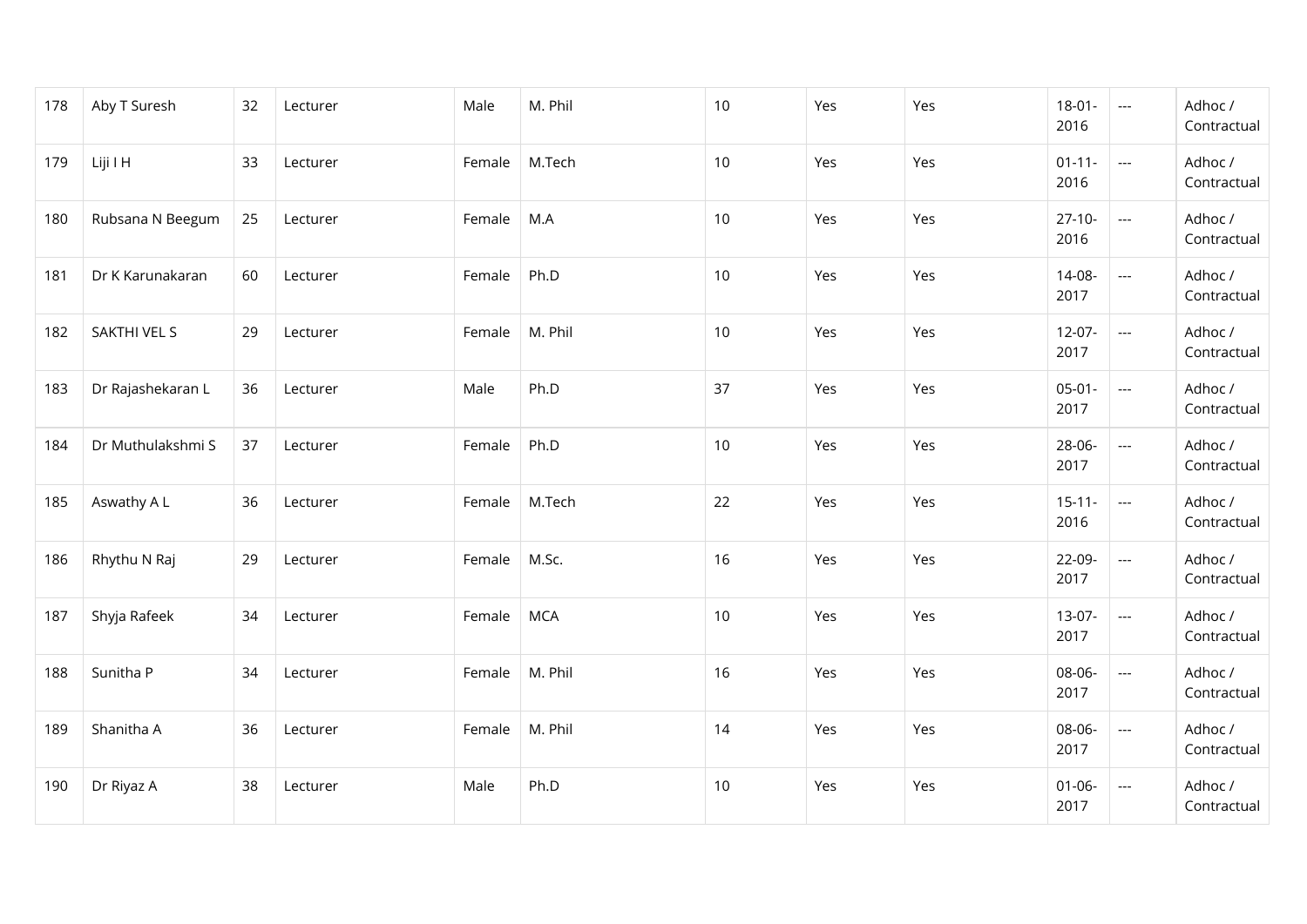| 191 | Dr Priya R S            | 33 | Lecturer | Female | Ph.D    | 10   | Yes | Yes | $01 - 12 -$<br>2016 | $\hspace{0.05cm} \ldots$ | Adhoc /<br>Contractual |
|-----|-------------------------|----|----------|--------|---------|------|-----|-----|---------------------|--------------------------|------------------------|
| 192 | Rakhi<br>Ramachandran   | 27 | Lecturer | Female | M. Phil | 10   | Yes | Yes | $01 - 12 -$<br>2016 | $\overline{\phantom{a}}$ | Adhoc /<br>Contractual |
| 193 | RESHMA SULTAN<br>SALEEM | 32 | Lecturer | Female | M.A     | 10   | Yes | Yes | 02-08-<br>2017      | $\hspace{0.05cm}\ldots$  | Adhoc /<br>Contractual |
| 194 | JAYASANKER G            | 36 | Lecturer | Male   | M. Phil | 10   | Yes | Yes | $27-02-$<br>2017    | $\overline{\phantom{a}}$ | Adhoc /<br>Contractual |
| 195 | <b>GAYATHRI DEVI L</b>  | 32 | Lecturer | Female | M. Phil | 10   | Yes | Yes | 29-03-<br>2017      | $\overline{\phantom{a}}$ | Adhoc /<br>Contractual |
| 196 | Dr Bindhumol I          | 36 | Lecturer | Female | Ph.D    | 114  | Yes | Yes | $13 - 01 -$<br>2017 | ---                      | Adhoc /<br>Contractual |
| 197 | Dr Supriya R            | 37 | Lecturer | Female | Ph.D    | 109  | Yes | Yes | $04 - 01 -$<br>2017 | ---                      | Adhoc /<br>Contractual |
| 198 | Dr Veena O              | 38 | Lecturer | Female | Ph.D    | 118  | Yes | Yes | $02 - 04 -$<br>2017 | ---                      | Adhoc /<br>Contractual |
| 199 | Dr Leena B L            | 40 | Lecturer | Female | Ph.D    | 22   | Yes | Yes | $18 - 11 -$<br>2016 | $\overline{\phantom{a}}$ | Adhoc /<br>Contractual |
| 200 | Dr Parvathy R           | 32 | Lecturer | Female | Ph.D    | 10   | Yes | Yes | 09-02-<br>2017      | ---                      | Adhoc /<br>Contractual |
| 201 | Divya Krishnan C K      | 30 | Lecturer | Female | M.Sc.   | 10   | Yes | Yes | $07-10-$<br>2017    | $\overline{\phantom{a}}$ | Adhoc /<br>Contractual |
| 202 | Dr Soumya M S           | 32 | Lecturer | Female | Ph.D    | $10$ | Yes | Yes | 15-06-<br>2017      | $\overline{\phantom{a}}$ | Adhoc /<br>Contractual |
| 203 | Dr Sowmya Soman         | 37 | Lecturer | Female | Ph.D    | 10   | Yes | Yes | 15-06-<br>2017      | $\overline{\phantom{a}}$ | Adhoc /<br>Contractual |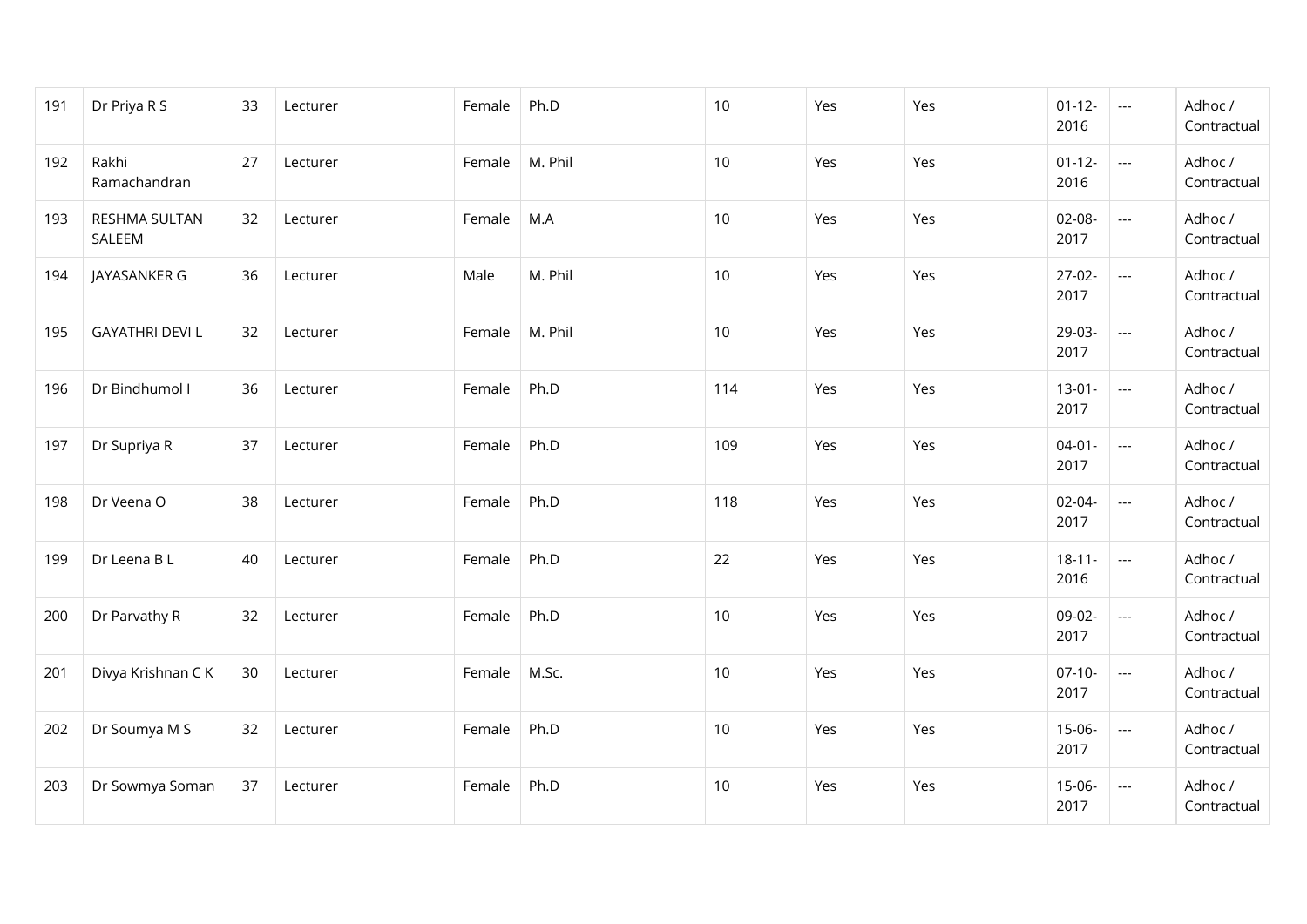| 204 | Dr Lakshmy J Nair            | 36 | Lecturer | Female | Ph.D       | 10  | Yes | Yes | $12 - 04 -$<br>2017 | $\hspace{0.05cm} \ldots$ | Adhoc /<br>Contractual |
|-----|------------------------------|----|----------|--------|------------|-----|-----|-----|---------------------|--------------------------|------------------------|
| 205 | Beenamol S G                 | 38 | Lecturer | Female | <b>MSW</b> | 91  | Yes | Yes | 13-09-<br>2017      | ---                      | Adhoc /<br>Contractual |
| 206 | Dr V N Sreekumar             | 43 | Lecturer | Male   | Ph.D       | 34  | Yes | Yes | 12-04-<br>2017      | $\hspace{0.05cm}\ldots$  | Adhoc /<br>Contractual |
| 207 | Daliya R Chandran            | 31 | Lecturer | Female | <b>MSW</b> | 28  | Yes | Yes | $16-03-$<br>2017    | $\hspace{0.05cm} \ldots$ | Adhoc /<br>Contractual |
| 208 | Jinu S Rajan                 | 30 | Lecturer | Male   | M.LISc     | 16  | Yes | Yes | 05-08-<br>2017      | $\overline{\phantom{a}}$ | Adhoc /<br>Contractual |
| 209 | Rabaeka Rachael V<br>G       | 42 | Lecturer | Female | M.LISc     | 42  | Yes | Yes | $17-07-$<br>2017    | $---$                    | Adhoc /<br>Contractual |
| 210 | <b>ASWATHY G</b><br>KRISHNAN | 30 | Lecturer | Female | LLM        | 10  | Yes | Yes | $17 - 11 -$<br>2016 | ---                      | Adhoc /<br>Contractual |
| 211 | <b>HASHIM M KABEER</b>       | 28 | Lecturer | Male   | LLM        | 10  | Yes | Yes | $22 - 12 -$<br>2016 | ---                      | Adhoc /<br>Contractual |
| 212 | RAKHY R S                    | 31 | Lecturer | Female | LLM        | 10  | Yes | Yes | $03-07-$<br>2017    | $\overline{\phantom{a}}$ | Adhoc /<br>Contractual |
| 213 | Dr P B BALAMURALI            | 42 | Lecturer | Male   | Ph.D       | 34  | Yes | Yes | $29 - 11 -$<br>2016 | ---                      | Adhoc /<br>Contractual |
| 214 | Krishna Kumari J T           | 35 | Lecturer | Female | M. Phil    | 22  | Yes | Yes | $21 - 11 -$<br>2016 | $\hspace{0.05cm} \ldots$ | Adhoc /<br>Contractual |
| 215 | Dr Raja Varrier              | 51 | Lecturer | Male   | Ph.D       | 228 | Yes | Yes | $10-08-$<br>2017    | $\overline{a}$           | Adhoc /<br>Contractual |
| 216 | <b>UMESH MANI M</b>          | 31 | Lecturer | Male   | M.A        | 10  | Yes | Yes | 09-03-<br>2017      | ---                      | Adhoc /<br>Contractual |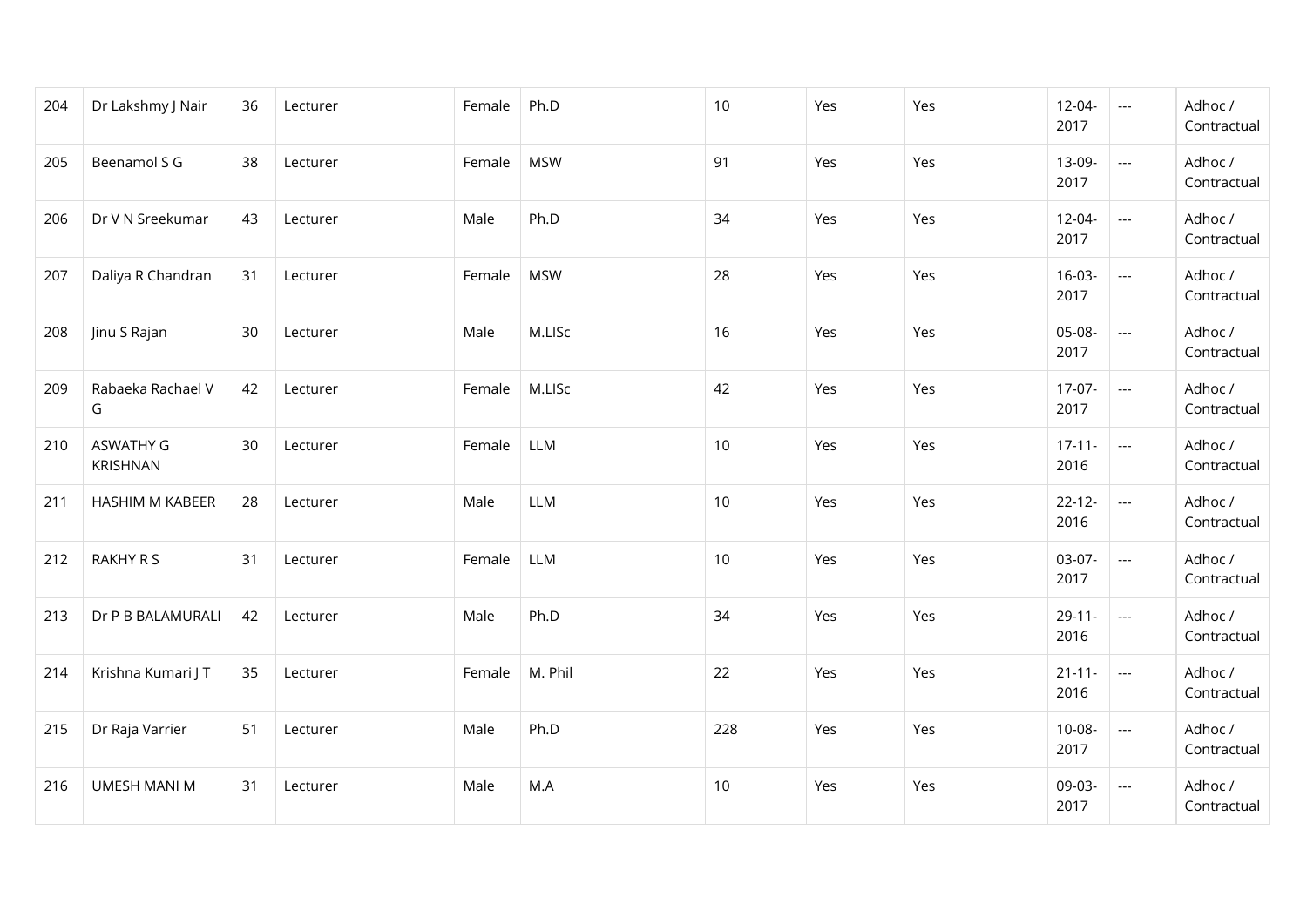| 217 | Dr Suhail E            | 44 | Lecturer | Male       | Ph.D    | 46  | Yes | Yes | 16-08-<br>2017      | $\hspace{0.05cm} \ldots$ | Adhoc /<br>Contractual |
|-----|------------------------|----|----------|------------|---------|-----|-----|-----|---------------------|--------------------------|------------------------|
| 218 | Dr Mohamed Shafi<br>KP | 34 | Lecturer | Male       | Ph.D    | 46  | Yes | Yes | $20-12-$<br>2016    | ---                      | Adhoc /<br>Contractual |
| 219 | Nadeera J              | 39 | Lecturer | Female     | M.A     | 10  | Yes | Yes | $09-10-$<br>2017    | $\hspace{0.05cm}\ldots$  | Adhoc /<br>Contractual |
| 220 | Navami S S             | 29 | Lecturer | Female     | M. Phil | 10  | Yes | Yes | 05-06-<br>2017      | ---                      | Adhoc /<br>Contractual |
| 221 | Vineetha P             | 32 | Lecturer | Female     | M.Sc.   | 21  | Yes | Yes | 05-08-<br>2017      | ---                      | Adhoc /<br>Contractual |
| 222 | U Jayalekshmi          | 43 | Lecturer | Female     | MBA     | 106 | Yes | Yes | $09-12-$<br>2016    | ---                      | Adhoc /<br>Contractual |
| 223 | Veena J                | 32 | Lecturer | Female     | M.A     | 10  | Yes | Yes | 09-08-<br>2017      | $\overline{\phantom{a}}$ | Adhoc /<br>Contractual |
| 224 | Sneha O                | 43 | Lecturer | Female M.A |         | 10  | Yes | Yes | $21 - 11 -$<br>2017 | $\hspace{0.05cm} \ldots$ | Adhoc /<br>Contractual |
| 225 | Maya S                 | 44 | Lecturer | Female     | M.A     | 10  | Yes | Yes | $31-07-$<br>2017    | $\scriptstyle \cdots$    | Adhoc /<br>Contractual |
| 226 | Dr Mohanakumar T       | 59 | Lecturer | Male       | Ph.D    | 100 | Yes | Yes | $22 - 11 -$<br>2016 | $---$                    | Adhoc /<br>Contractual |
| 227 | Renjeshlal S R         | 33 | Lecturer | Male       | M.A     | 10  | Yes | Yes | $17-10-$<br>2017    | $\hspace{0.05cm} \ldots$ | Adhoc /<br>Contractual |
| 228 | Sheena VR              | 36 | Lecturer | Female     | M.A     | 20  | Yes | Yes | $01 - 01 -$<br>2018 | $\hspace{0.05cm} \ldots$ | Adhoc /<br>Contractual |
| 229 | Biji C L               | 35 | Lecturer | Female     | M.Sc.   | 10  | Yes | Yes | $15 - 11 -$<br>2017 | $\hspace{0.05cm} \ldots$ | Adhoc /<br>Contractual |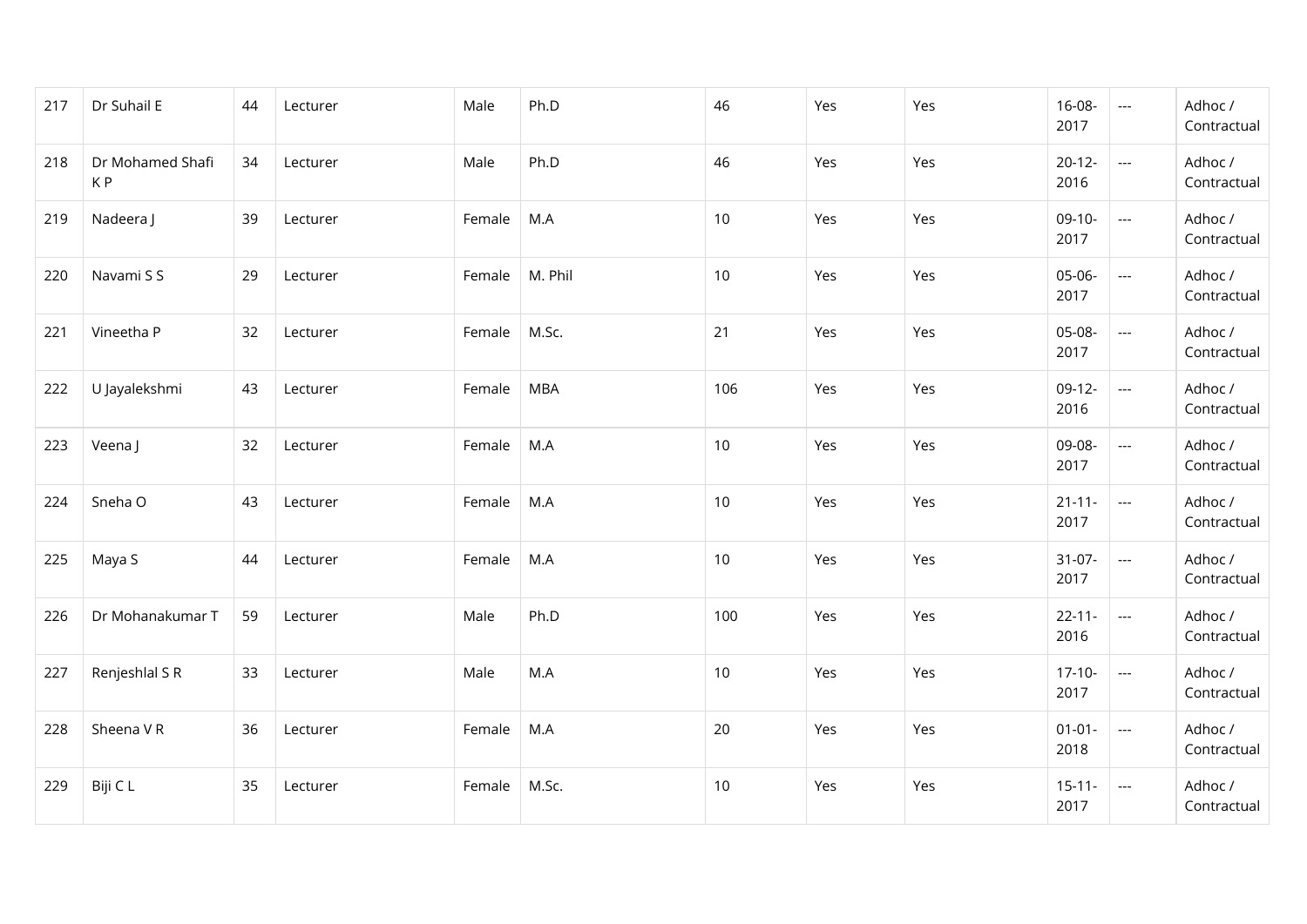| 230 | Faizal                | 31 | Lecturer            | Male   | M.Sc.      | 10 | Yes | Yes | $15-11-$<br>2017    | $\sim$                   | Adhoc /<br>Contractual |
|-----|-----------------------|----|---------------------|--------|------------|----|-----|-----|---------------------|--------------------------|------------------------|
| 231 | Arunkumar V S         | 31 | Lecturer            | Male   | M.Sc.      | 10 | Yes | Yes | $15 - 11 -$<br>2017 | $---$                    | Adhoc /<br>Contractual |
| 232 | Sumi KV               | 30 | Lecturer            | Female | M. Phil    | 10 | Yes | Yes | $17-10-$<br>2017    | $\sim$                   | Adhoc /<br>Contractual |
| 233 | Megha<br>Ramakrishnan | 35 | Lecturer            | Female | M.A        | 10 | Yes | Yes | $15 - 11 -$<br>2017 | $\sim$                   | Adhoc /<br>Contractual |
| 234 | Mithul MT             | 27 | Lecturer            | Male   | M.A        | 10 | Yes | Yes | $15 - 11 -$<br>2017 | $\sim$                   | Adhoc /<br>Contractual |
| 235 | Shinoj Choran         | 31 | Lecturer            | Male   | M.A        | 10 | Yes | Yes | $15 - 11 -$<br>2017 | $\overline{a}$           | Adhoc /<br>Contractual |
| 236 | Anju G                | 30 | Lecturer            | Female | M.A        | 10 | Yes | Yes | $15 - 11 -$<br>2017 | $\hspace{0.05cm} \ldots$ | Adhoc /<br>Contractual |
| 237 | Shijumon KJ           | 34 | Lecturer            | Male   | M.COM      | 10 | Yes | Yes | $17 - 11 -$<br>2017 | $\sim$                   | Adhoc /<br>Contractual |
| 238 | Vinu Ashok            | 25 | Lecturer            | Male   | M.COM      | 10 | Yes | Yes | $15 - 11 -$<br>2017 | $\sim$                   | Adhoc /<br>Contractual |
| 239 | Parvathi S Shaji      | 27 | Lecturer            | Female | <b>LLB</b> | 10 | Yes | Yes | $15 - 11 -$<br>2017 | $\hspace{0.05cm} \ldots$ | Adhoc /<br>Contractual |
| 240 | S R Sarath kumar      | 40 | Lecturer            | Male   | M. Phil    | 10 | Yes | Yes | $15 - 11 -$<br>2017 | $\hspace{0.05cm} \ldots$ | Adhoc /<br>Contractual |
| 241 | S Sreedevi Nair       | 32 | Lecturer            | Female | M.Tech     | 10 | Yes | Yes | $15 - 11 -$<br>2017 | $\hspace{0.05cm} \ldots$ | Adhoc /<br>Contractual |
| 242 | Dr Antony P V         | 54 | Assistant Professor | Male   | Ph.D       | 52 | Yes | Yes | 22-08-<br>2014      | $---$                    | Regular                |